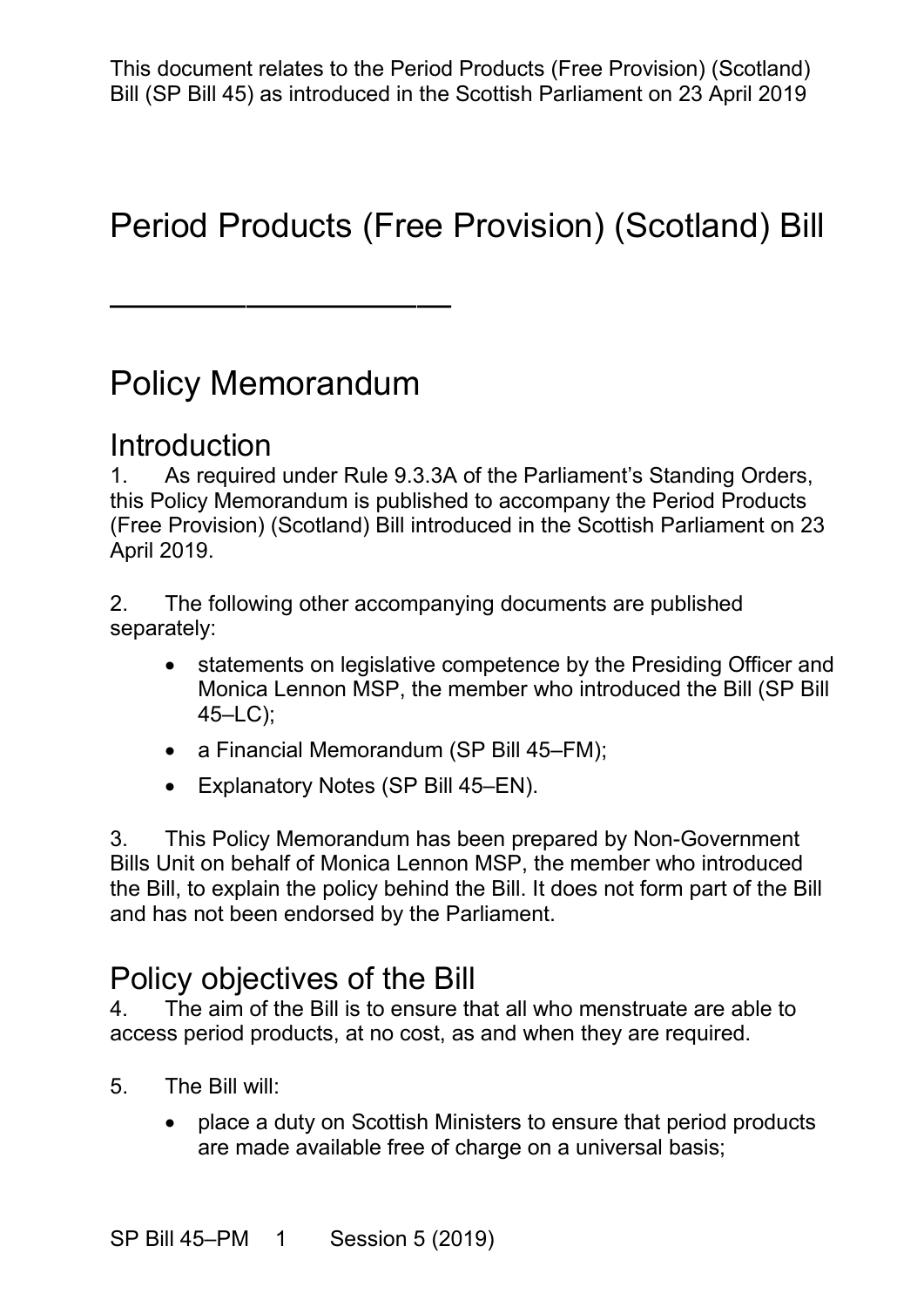- • require education providers to make period products available free of charge in on-site toilets; and
- enable Scottish Ministers to place a duty on other specified public service bodies to provide free period products.

## **Background**

#### "Period poverty"

6. Scottish Government statistics illustrate that, since the recession of 2008, relative poverty levels in Scotland have been slowly rising, with figures demonstrating that after housing costs, 19% of Scotland's population, or 1 million people each year, were living in poverty in 2014- 17.[1](#page-1-0)

 7. The effect of this is evidenced in figures from the Trussell Trust which 2012-13. $^2$  Many are finding it difficult to afford basic necessities, including food parcels, there is significant demand from users for other essential show that food bank use in Scotland is rising at a rapid pace, with 170,625 emergency supply parcels handed out in 2017-18 compared to 14,332 in period products. Further Trussell Trust research shows that, in addition to items, including period products.[3](#page-1-2) 

 the health and wellbeing of women, girls and trans people. Using period products for longer periods of time than is recommended or using Additionally, women, girls and trans people may feel they have no choice but to miss out on educational activities, work or recreation due to not having appropriate products. 8. It is recognised that period poverty can have a detrimental effect on unsuitable alternatives can lead to infections and health issues.

9. The impacts of period poverty can be exacerbated where there are period-related health issues, such as endometriosis or polycystic ovary syndrome which can mean heavier or irregular periods and, as a result, an increased number of products might be needed each month.

<span id="page-1-0"></span><sup>-</sup>1<http://www.gov.scot/Publications/2018/03/3017/4>

<span id="page-1-1"></span><sup>2</sup> [https://www.trusselltrust.org/news-and-blog/latest-stats/end-year](https://www.trusselltrust.org/news-and-blog/latest-stats/end-year-stats/#fy-2012-2013)[stats/#fy-2012-2013](https://www.trusselltrust.org/news-and-blog/latest-stats/end-year-stats/#fy-2012-2013)

<span id="page-1-2"></span> $^3$  https://www.trusselltrust.org/2017/12/06/non-food-provision-in-scotland/<br>2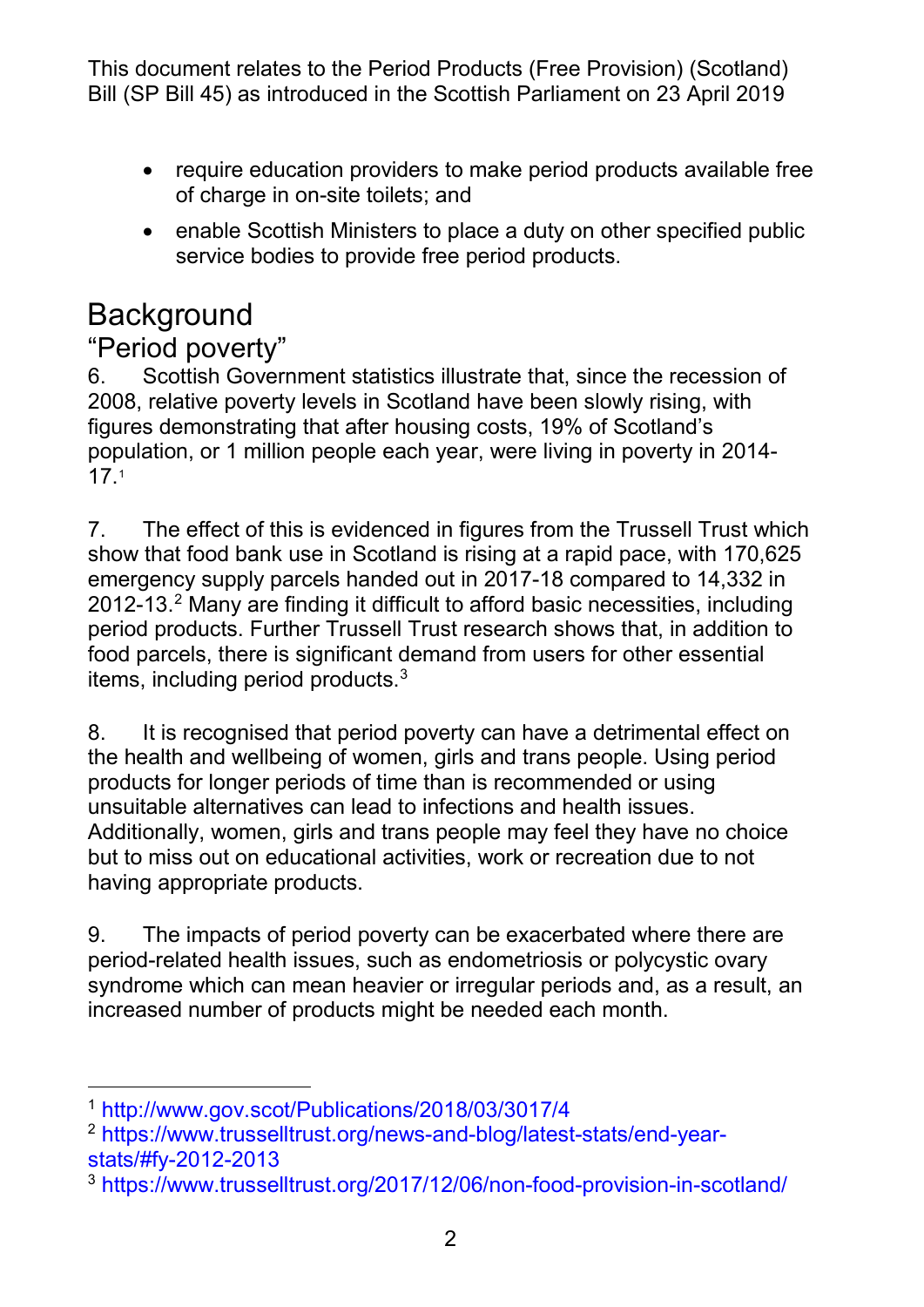struggle to access period products – for example, if a partner withholds money for products or if a young person is embarrassed to ask a parent or carer or is worried about the impact on the household budget and does not feel that they can ask for them. 10. Where people do not have access to their own income, they may

# Education<br>11. Being u

 have access to their own income, and therefore may be unable to afford found that one in seven girls surveyed in the UK had struggled to afford Being unable to afford or access period products can have a significant impact on young people. Pupils and students are less likely to period products. This is evidenced by Plan International UK research which period products whilst one in ten had been unable to afford products.[4](#page-2-0)

 12. Furthermore, school pupils, and to a lesser extent college and university students, are required to stay on campus for large parts of the day, making it potentially difficult for them to access period products.

 13. There remains a stigma associated with menstruation, and people can often feel embarrassed to talk about their periods. Plan International UK found that 48% of girls surveyed in the UK aged between 14 and 21 that one in five women (20%) under forty years old would feel uncomfortable discussing their periods. $^6$  $^6$  This problem can be worse for Indeed, Plan International UK found that 22% of those surveyed were not were embarrassed by their periods $^5$  $^5$  and a 2017 ActionAid survey found those in education who, should they not have access to period products when required, may feel too embarrassed to ask staff or peers for help. comfortable discussing their period with their teacher.

 14. As a result of these factors, many women, girls and trans people do not achieve full attendance in education. Plan International UK found that 49% of girls surveyed had missed an entire day of school because of their

<span id="page-2-0"></span> $\overline{a}$  [period-poverty-and-stigma](https://plan-uk.org/media-centre/plan-international-uks-research-on-period-poverty-and-stigma) 4 [https://plan-uk.org/media-centre/plan-international-uks-research-on-](https://plan-uk.org/media-centre/plan-international-uks-research-on-period-poverty-and-stigma)

<span id="page-2-1"></span><sup>5</sup> [https://plan-uk.org/media-centre/plan-international-uks-research-on](https://plan-uk.org/media-centre/plan-international-uks-research-on-period-poverty-and-stigma)[period-poverty-and-stigma](https://plan-uk.org/media-centre/plan-international-uks-research-on-period-poverty-and-stigma)

<span id="page-2-2"></span> [dont-understand-their-menstrual-cycle](https://www.actionaid.org.uk/blog/news/2017/05/24/1-in-4-uk-women-dont-understand-their-menstrual-cycle) 3 6 [https://www.actionaid.org.uk/blog/news/2017/05/24/1-in-4-uk-women-](https://www.actionaid.org.uk/blog/news/2017/05/24/1-in-4-uk-women-dont-understand-their-menstrual-cycle)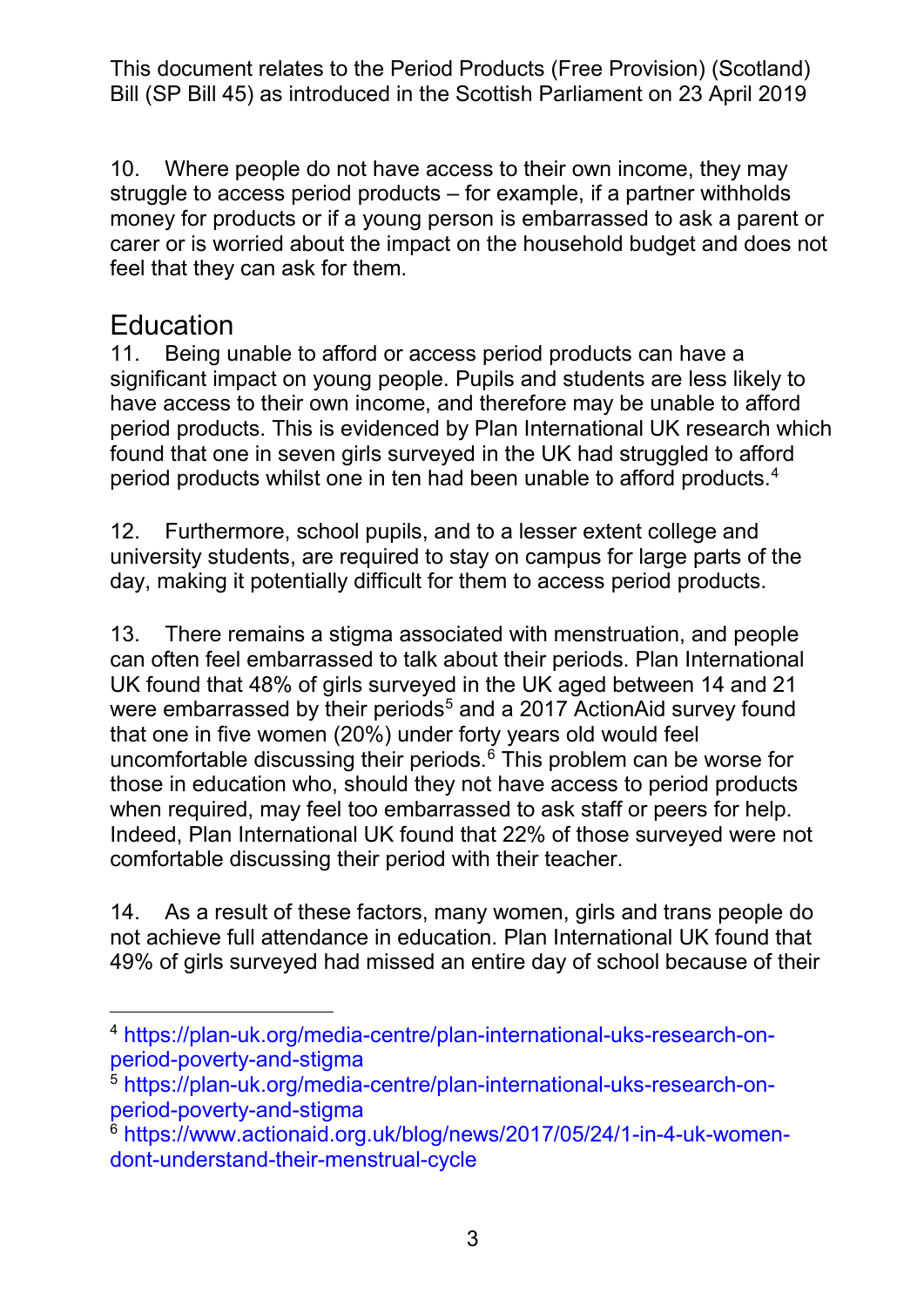period, of which 59% gave an alternative reason for their absence to their themselves in this position<sup>[7](#page-3-0)</sup>, and a number of responses to the member's consultation also referred to similar experiences. [8](#page-3-1)  school. Press articles have highlighted cases of pupils who have found

 15. The Educational Institute for Scotland (EIS) commented in its guidance to schools and colleges on distributing period products that "there are likely to be attendance impacts of better provision of sanitary products attendance levels could have a positive impact on attainment, stating that: "if learners have fewer absences, are not distracted, anxious or about how to access period products should enable students and staff to – girls are more likely to attend school/college if they know they can manage their periods whilst present." The EIS also noted that increased uncomfortable when they have their periods … reducing anxiety and stress focus more on learning and teaching." It was also noted by the EIS that the free provision of period products can "assist an educational establishment to better meet the needs of transgender children or staff who may retain female biological functions whilst presenting as male." [9](#page-3-2)

#### Current law in Scotland

 16. There is currently no legislation in place in Scotland relating to the free provision of period products. Such legislation as exists tends to focus on the disposal of, rather than the provision of, period products.

 17. The School Premises (General Requirements and Standards) (Scotland) Regulations 1967 set out requirements for period product for the disposal of sanitary towels in female pupils' toilets where the school facilities in schools, including the requirement to make "suitable provision" has pupils over the age of eight. $10$ 

Regulations 1967: Section 15(2)

<span id="page-3-0"></span><sup>-</sup>7<https://www.bbc.co.uk/news/uk-39266056> 8

<span id="page-3-1"></span> [FINAL.pdf](http://www.scottish.parliament.uk/S5MembersBills/Consultation_Summary_FINAL.pdf) [http://www.scottish.parliament.uk/S5MembersBills/Consultation\\_Summary\\_](http://www.scottish.parliament.uk/S5MembersBills/Consultation_Summary_FINAL.pdf) 

<span id="page-3-3"></span><span id="page-3-2"></span> 9<http://www.eis.org.uk/Content/images/period%20poverty/Distributing.pdf>  $10$  School Premises (general Requirements and Standards) (Scotland)

 <http://www.legislation.gov.uk/uksi/1967/1199/made>4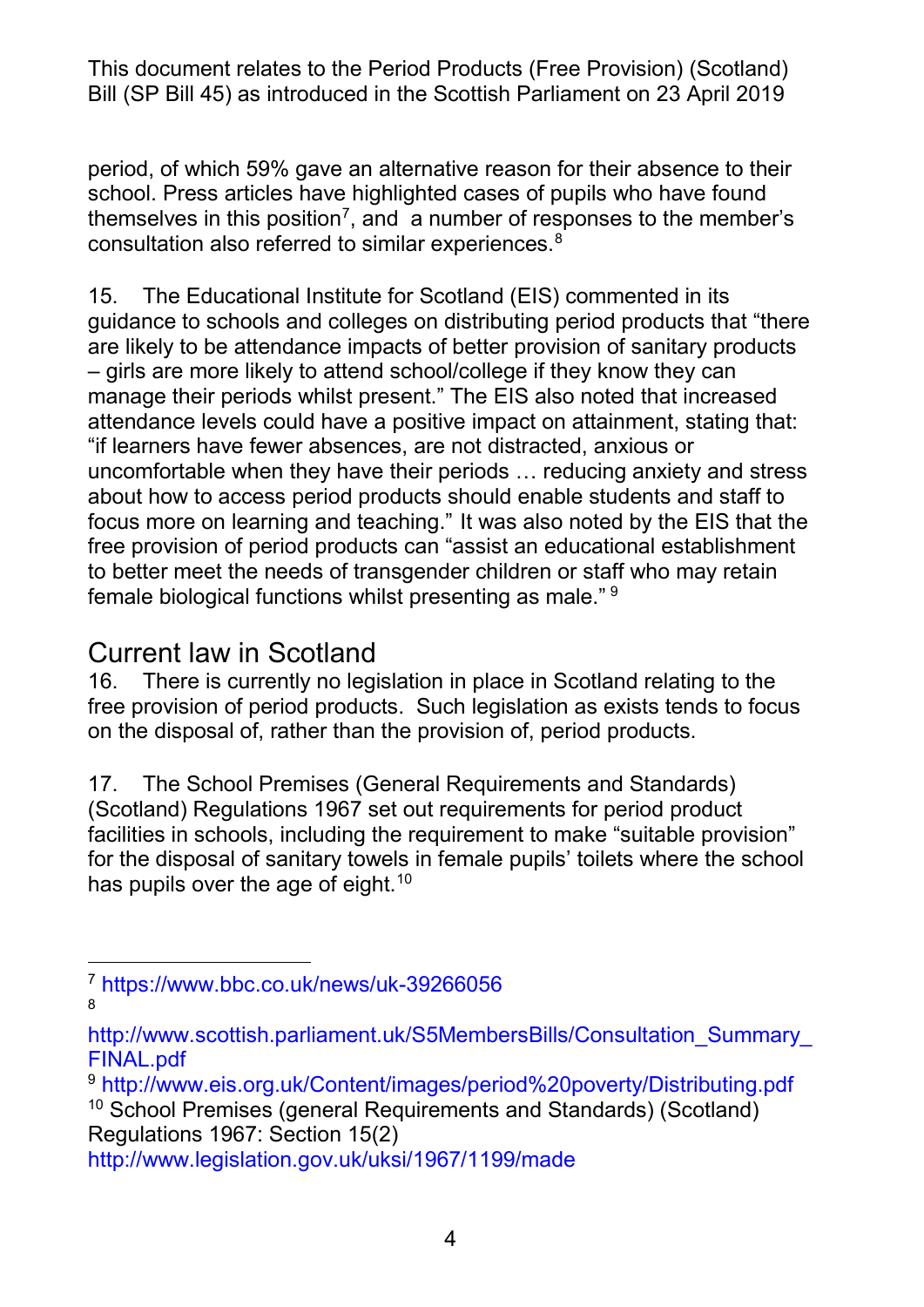to update the 1967 regulations, including to provide that period product disposal bins should be provided in all cubicles used by girls aged eight or 18. The Scottish Government recently consulted on secondary legislation over.[11](#page-4-0) 

 1992 require workplaces to provide "suitable and sufficient" sanitary 19. Similarly, the Workplace (Health, Safety and Welfare) Regulations conveniences.[12](#page-4-1)

 prisoner's health and hygiene, including: soap and shampoo; shaving materials if required; and in the case of female prisoners, sanitary 20. The only legislation in Scotland dealing explicitly with the provision of period products appears to be the Prisons and Young Offenders Institutions (Scotland) Rules 2011, Rule 34(2) of which provides that: "The Governor must provide suitable towels and toiletries as are necessary for the protection.["13](#page-4-2) 

 free period products elsewhere in the UK, or for free provision in Legislation and other measures elsewhere in the UK 21. As in Scotland, there is no legal provision for the universal supply of educational establishments.

 products in the UK has been 5% since 2001, the lowest rate possible under EU legislation. The UK Government has stated its intention to apply a zero rate of VAT to period products once EU law is changed to allow it. It is currently administering a 'tampon tax fund' in which the money raised by organisations and charities. $^{14}$  $^{14}$  $^{14}$ 22. Most of the UK Government's action in relation to period products deals with the so-called 'tampon tax'. The Valued Added Tax rate on period the 5% VAT on period products, is used to provide funding to women's

<span id="page-4-0"></span> $\overline{a}$ <sup>11</sup> http://www.gov.scot/Publications/2017/07/3029 (Paragraph 33)

<span id="page-4-1"></span><sup>&</sup>lt;sup>12</sup> Workplace (Health, Safety and Welfare) Regulations 1992: Section 20 (1)<http://www.legislation.gov.uk/uksi/1992/3004/contents/made>

<span id="page-4-2"></span><sup>&</sup>lt;sup>13</sup> Prisons and Young Offenders Institutions (Scotland) Rules 2011: Rule 34

<sup>(2)</sup> http://www.legislation.gov.uk/ssi/2011/331/contents/made

<span id="page-4-3"></span> [from-15-million-tampon-tax-fund](https://www.gov.uk/government/news/women-and-girls-set-to-benefit-from-15-million-tampon-tax-fund)  <sup>14</sup> [https://www.gov.uk/government/news/women-and-girls-set-to-benefit-](https://www.gov.uk/government/news/women-and-girls-set-to-benefit-from-15-million-tampon-tax-fund)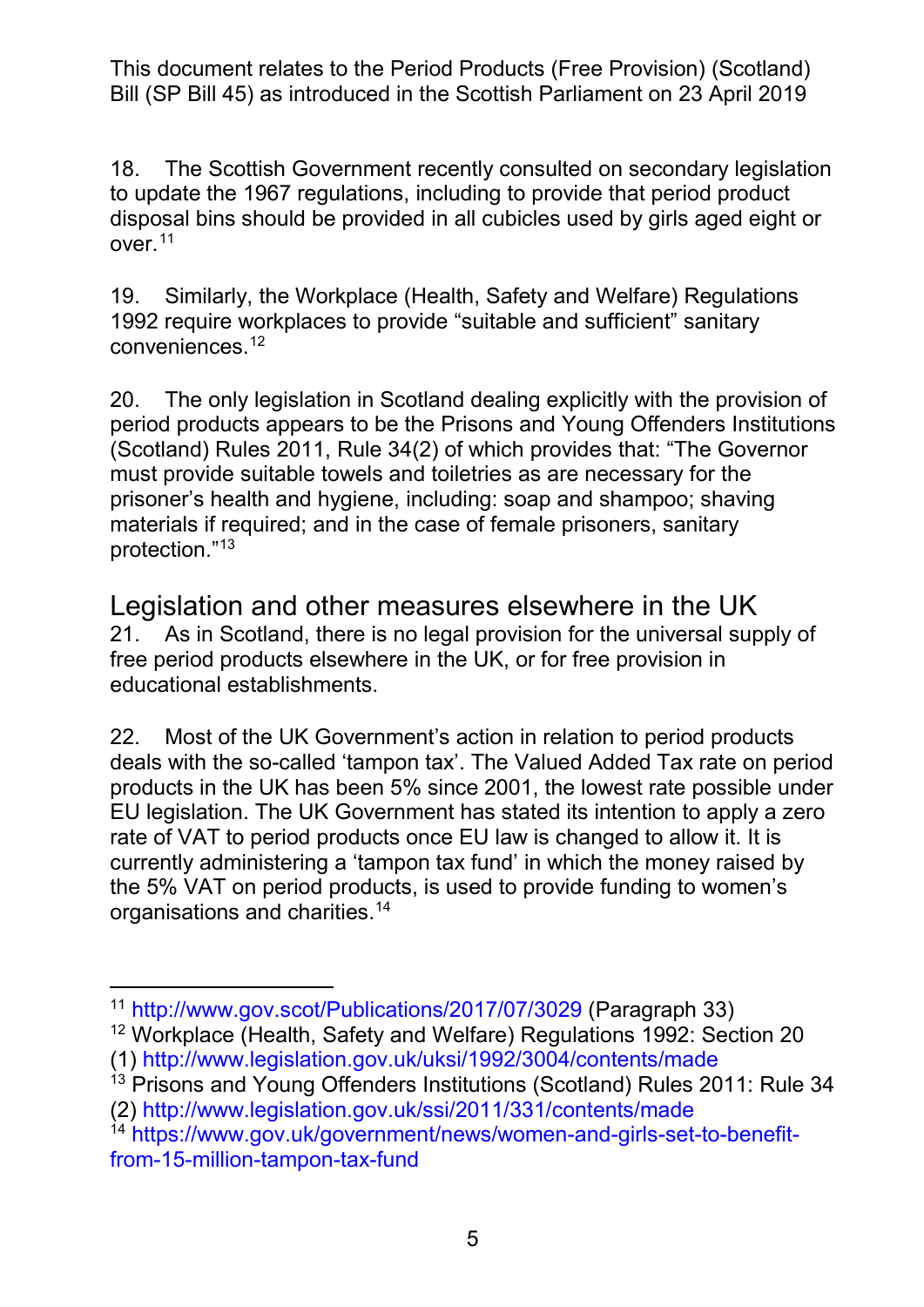establishments, in 2012 the Welsh Government issued non-statutory 23. With regard to the provision of free products in educational guidance[15](#page-5-0) which included a recommendation that:

> toilets (aged 8 or over) where sanitary towels/tampons can be "Sanitary machines should be placed in all age appropriate girls' obtained unobtrusively without having to ask an adult.

 Secondary schools: each set of toilets (with two or more toilet cubicles) for girls has a sanitary dispenser.

 eight and over has a sanitary dispenser." Primary schools: a minimum of one set of toilets for girls aged

#### Current actions and measures

 24. The case for free provision of period products in Scotland has received increased attention in recent years with several prominent campaigns, including the member's, aimed at ending period poverty.

 25. The Scottish Government carried out a six-month trial from scheme,<sup>[16](#page-5-1)</sup> the Scottish Government announced on 30 May 2018 that it would extend the pilot scheme across the rest of Scotland. September 2017 to February 2018 offering free products to women on low incomes in Aberdeen. Following an evaluation of the Aberdeen pilot

 26. The charity FareShare, which administered the original pilot scheme, and distribute period products to those who need them. In addition to their work with partners organisations such as Community Food Initiatives North was awarded over £500,000<sup>[17](#page-5-2)</sup> of Scottish Government funding to purchase Aberdeen centre, FareShare will use their centres in Dundee, Glasgow and Edinburgh to distribute products to people on low incomes and will also

[https://www.gov.scot/publications/2018/05/2049](https://www.gov.scot/Publications/2018/05/2049)

<span id="page-5-0"></span><sup>-</sup><sup>15</sup> School toilets: Good practice guidance for schools in Wales, January 2012, available at:

[https://beta.gov.wales/sites/default/files/publications/2018-03/school-toilets](https://beta.gov.wales/sites/default/files/publications/2018-03/school-toilets-good-practice-guidance-for-schools-in-wales.pdf)[good-practice-guidance-for-schools-in-wales.pdf](https://beta.gov.wales/sites/default/files/publications/2018-03/school-toilets-good-practice-guidance-for-schools-in-wales.pdf)

<span id="page-5-1"></span><sup>&</sup>lt;sup>16</sup> The Scottish government "Access to sanitary products Aberdeen pilot: evaluation report" 2018, available at:

<span id="page-5-2"></span> 17<https://news.gov.scot/news/providing-free-sanitary-products-1>6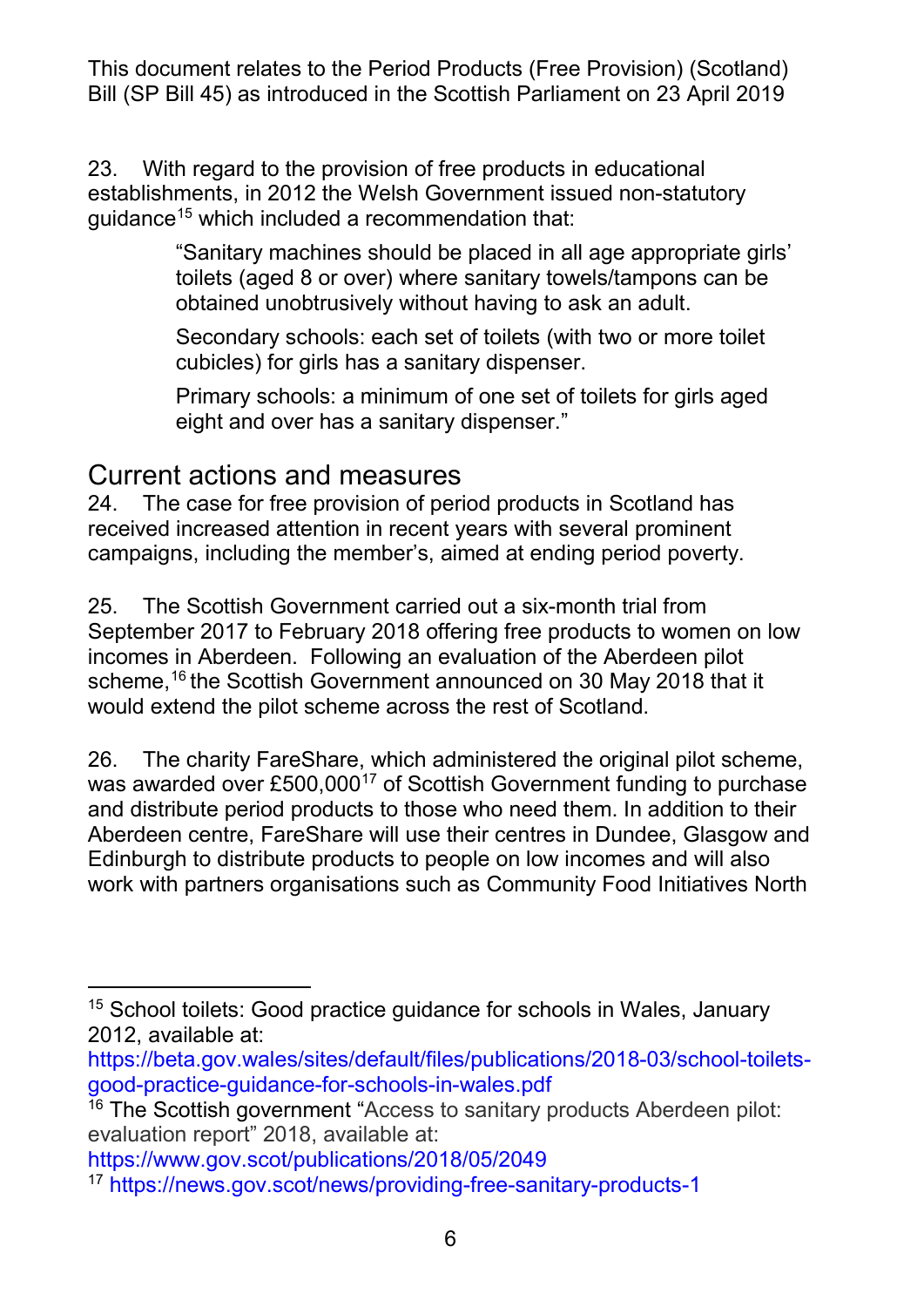East (CFINE), Move On, Transform and the Cyrenians to support distribution in local communities.

 27. It is understood that products are distributed through food banks under the FareShare network to people who ask for them; there is no requirement to register specifically for the products and the only information that is collected is a tally of the number of people who are given them, which is fed back to FareShare.

 28. It is understood that individuals must be referred to foodbanks to make use of them so there is a registration process of sorts, just not specifically for period products.

 29. On 24 August 2018 the Scottish Government confirmed it would provide access to free period products in schools, colleges and universities from August 2018,<sup>18</sup> and in January 2019 the Scottish Government announced a further £4 million of funding to local authorities to expand the provision of free period products in local communities.[19](#page-6-1)

 30. Prior to this commitment from the Scottish Government, some already provided free period products on its campus to students and staff via the student union and dispensers in toilets.<sup>20</sup> In addition, some local education providers had already taken the decision to provide period products for free. For example, South Lanarkshire College in East Kilbride authorities, including North Lanarkshire<sup>[21](#page-6-3)</sup> and North Ayrshire Councils,<sup>22</sup> had already made commitments to provide free period products in their schools.

 31. Extending beyond education establishments, Network Rail, for example, recently confirmed that it would make period products available

<span id="page-6-0"></span><sup>-</sup> [products/](https://beta.gov.scot/news/students-to-get-free-access-to-sanitary-products/) 18 [https://beta.gov.scot/news/students-to-get-free-access-to-sanitary-](https://beta.gov.scot/news/students-to-get-free-access-to-sanitary-products/)

<span id="page-6-2"></span><span id="page-6-1"></span> [Newsletter-February-2017\\_FINAL.pdf](https://www.south-lanarkshire-college.ac.uk/wp-content/uploads/Student-Newsletter-February-2017_FINAL.pdf) 19 https://news.gov.scot/news/expanding-access-to-free-sanitary-products 20 [https://www.south-lanarkshire-college.ac.uk/wp-content/uploads/Student-](https://www.south-lanarkshire-college.ac.uk/wp-content/uploads/Student-Newsletter-February-2017_FINAL.pdf)

<span id="page-6-3"></span><sup>&</sup>lt;sup>21</sup> https://www.northlanarkshire.gov.uk/index.aspx?articleid=33802 22

<span id="page-6-4"></span>chools/ http://www.ardrossanherald.com/news/15494059.End period poverty in s [chools/](http://www.ardrossanherald.com/news/15494059.End_period_poverty_in_schools/) 7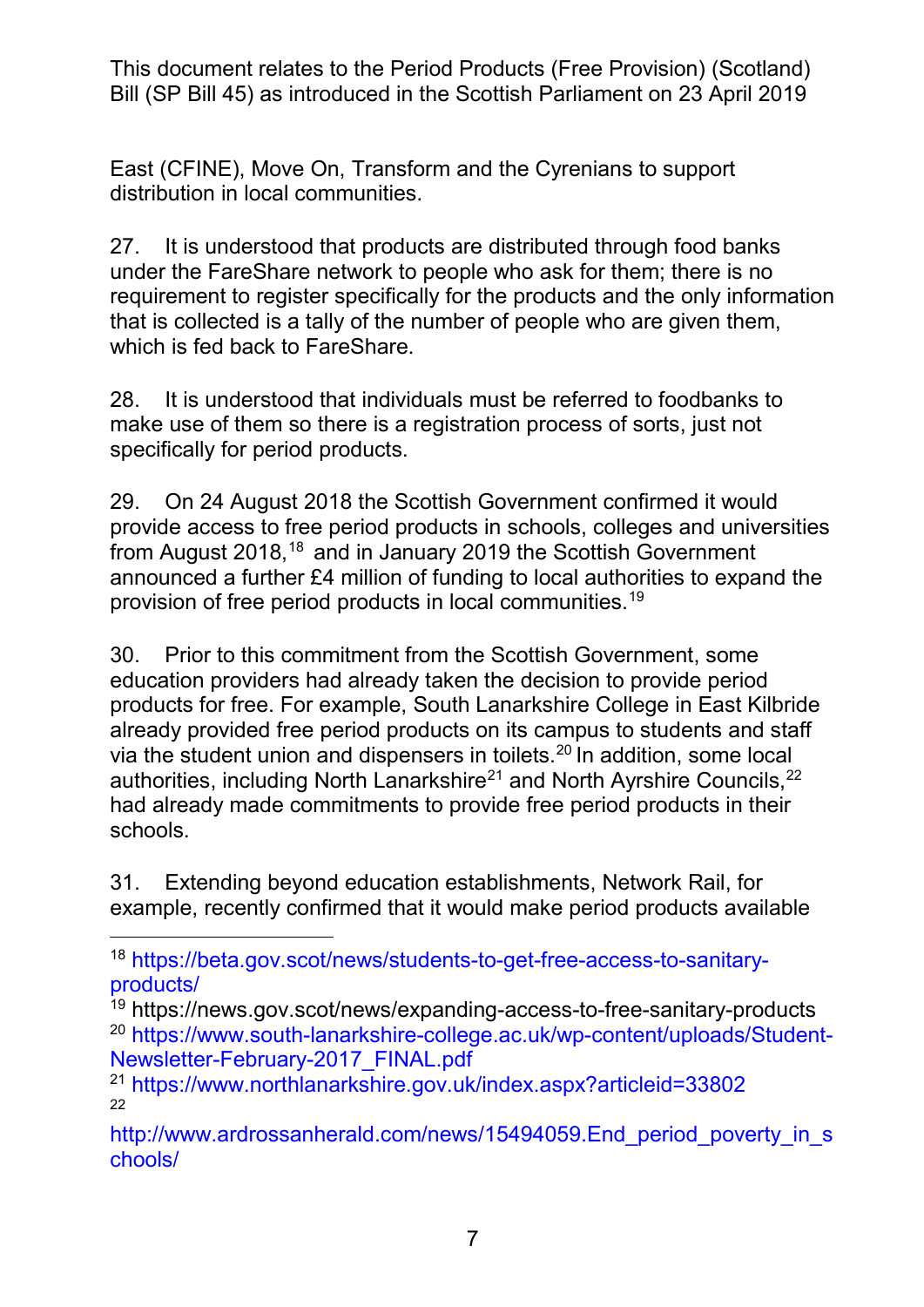The Scottish Parliament has also made products available for free to all for free in toilets at its Edinburgh Waverley and Glasgow Central stations.<sup>23</sup> building users following action from Monica Lennon MSP and the Parliament's Women's Network[.24](#page-7-1) 

 32. The success of the grassroots campaign "On the Ball" has seen the introduction of free period products in many football grounds across shopping centre in Glasgow also announced its intention to provide free Scotland and around the world. In February 2019 the Buchanan Galleries period products in its public toilets.[25](#page-7-2) The movement in Scotland around access to period products has started a national conversation about menstruation that has already had a far-reaching impact.

## Detail of the Bill

#### Universal period products scheme

33. The Bill sets out the key requirements for a universal period products scheme, while leaving much of the detail of the scheme for the Scottish Government to provide in regulations.

#### "Opting in" and eligibility

 34. The universal scheme will operate on an 'opt-in' basis and will allow basis the Bill will also ensure that those with no fixed address or homeless people will also have access to the period products they need. There will mean that women, girls and trans people are not financially penalised for menstruating. It will help to tackle period poverty whilst minimising any anyone to request and access period products, free of charge, throughout Scotland, regardless of age, gender, income etc. By operating on such a be no means-testing or referral system in place. Giving access to all will

perceived stigma which may be associated with being given free products.<br>35. The fairly broad terms of the Bill allow for flexibility in the operation of the scheme, meaning that, whilst the Scottish Government may choose

<span id="page-7-0"></span><sup>-</sup> [offered-in-train-stations/](https://stv.tv/news/west-central/1405072-free-sanitary-products-to-be-offered-in-train-stations/) <sup>23</sup> [https://stv.tv/news/west-central/1405072-free-sanitary-products-to-be-](https://stv.tv/news/west-central/1405072-free-sanitary-products-to-be-offered-in-train-stations/)

<span id="page-7-2"></span><span id="page-7-1"></span><sup>&</sup>lt;sup>24</sup> https://www.parliament.scot/newsandmediacentre/108581.aspx offer-free-sanitary-products/<br>8 <sup>25</sup> [https://www.eveningtimes.co.uk/news/17409796.buchanan-galleries-to-](https://www.eveningtimes.co.uk/news/17409796.buchanan-galleries-to-offer-free-sanitary-products/)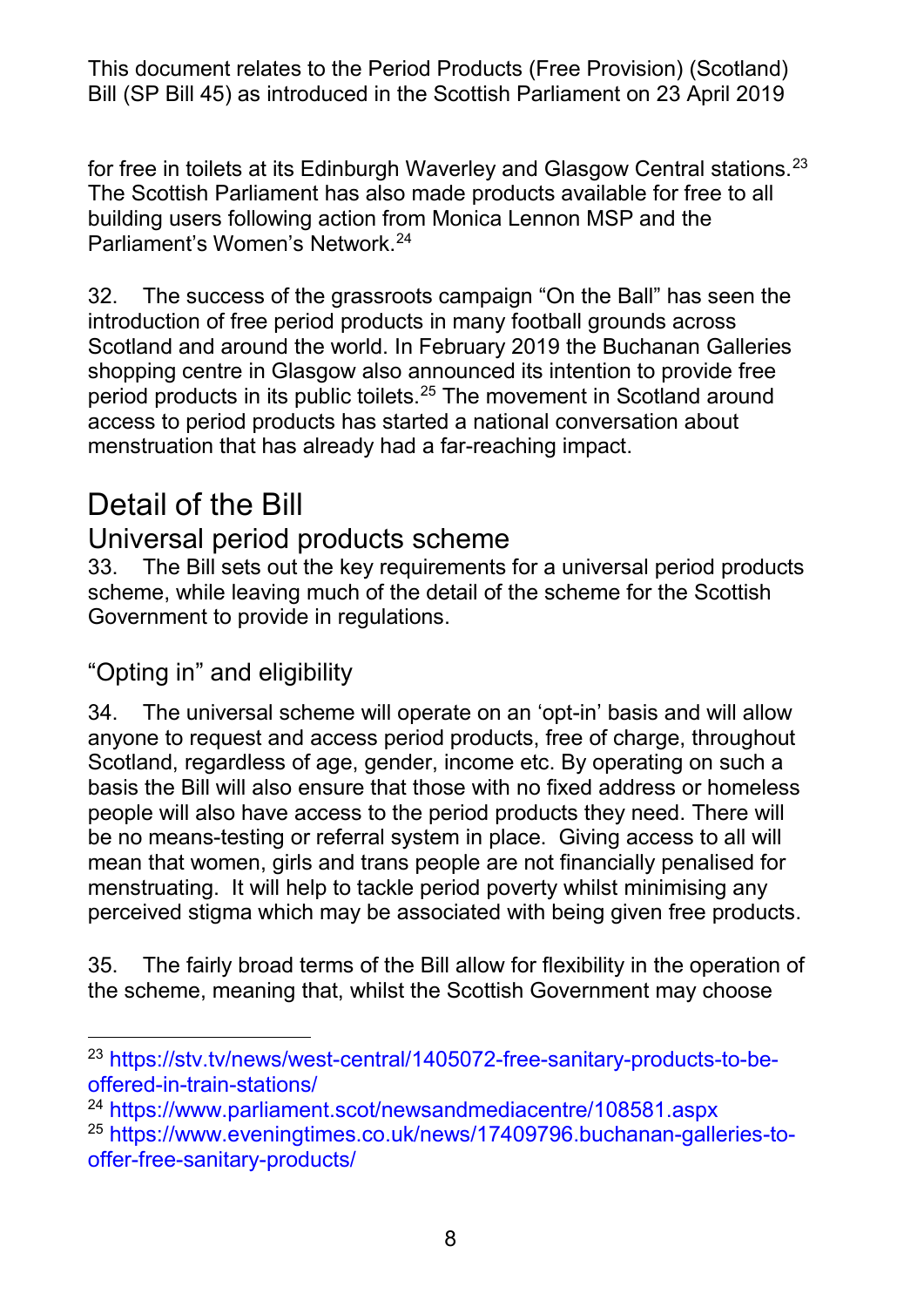initially to implement one type of scheme, it can be adapted in future if necessary.

the "C-Card" scheme. $^{26}$  $^{26}$  $^{26}$  The scheme is a confidential service for the distribution of free condoms. It operates in various areas across Scotland and is funded and administered by Health Boards. Those signing up for a C-Card are only required to provide minimal personal details such as their name and date of birth before they are issued with a card which allows them to obtain free condoms. 36. One model which the Scottish Government might consider would be

 37. Cardholders can collect condoms from designated locations such as youth clubs, medical centres, colleges and universities within their local area. The scheme allows individuals to choose the type of condom that best suit their needs. As schemes are operated by different Health Boards across Scotland there are slight variations in how they operate; however, the general principle of the scheme is consistent across the country.

 products. Using a similar scheme for this purpose would mean that anyone medical centres or clinics. This model could allow women, girls and trans people to choose the period product which best suits their needs and could 38. This C-Card scheme is suggested by the member as a possible example of a model that could be adapted for the provision of period who requires period products would be able to obtain them for free at designated locations such as community centres, youth clubs, pharmacies, operate on a confidential basis.

 required to opt in to the scheme, this should be minimal, such as the person's name and the first part of their postcode. 39. The Bill specifies that, if Ministers decide that certain information is

 40. Furthermore, this model would allow some evaluation to be carried out regarding the quantity of products being accessed, which could be useful data when considering anti-poverty policies in future.

<span id="page-8-0"></span><sup>-</sup>26<http://www.ccard.org.uk/about-us/>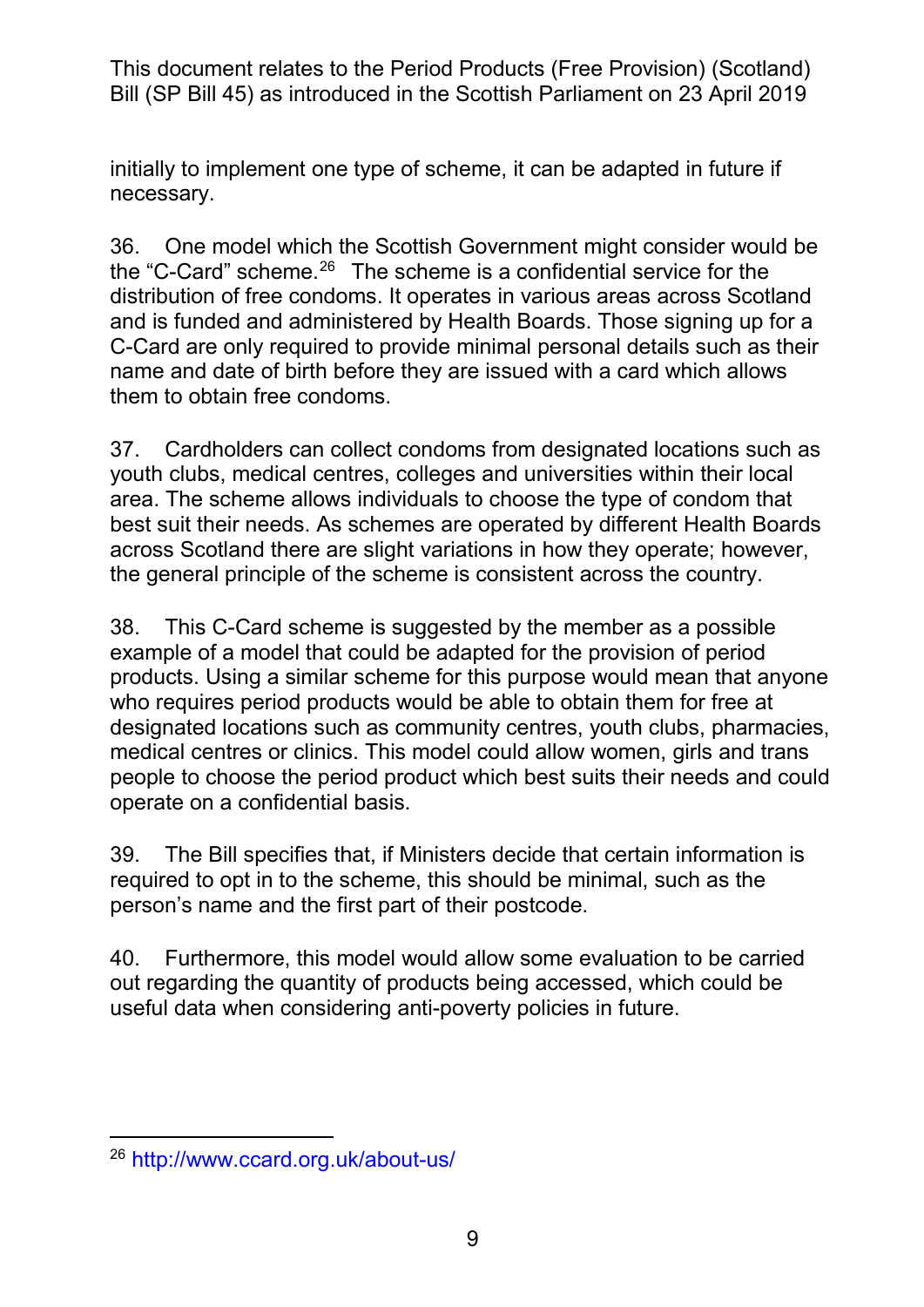#### Accessibility

 areas, some women, girls and trans people may not be able to collect products easily if they have mobility issues or caring responsibilities. 41. Ease of access is at the heart of the member's policy, with the varying requirements of different individuals in mind. For example, in rural or remote areas, there may be limited locations where products could be made available, or transport facilities may be restricted. Even in urban

 alternative to collection in person. It also enables people to be charged for would be reasonable for them to collect products in person. As a result, anyone who cannot reasonably collect in person (for example, because they live a long way from any collection point) cannot be charged for 42. The Bill provides that postal delivery should be made available, as an the cost of postage, but only where their circumstances are such that it postage.

 43. Similarly, proxy applications and collection by one person on behalf of another should be accepted on behalf of, for example, vulnerable people or those with mobility issues, or in any other circumstances as specified by Scottish Ministers.

 distribution under the universal period products scheme. This should allow them to do so safely. 44. The Bill enables the Scottish Government to decide on the method of consideration to be given to how particular groups, for example trans people, access products, and ensure that any model implemented will allow

#### Quantity and types of product

 45. The Bill does not prescribe a specific number of products which a person may collect on each occasion, nor does it prescribe the frequency with which collections may be made, but it does allow the Scottish reasonably need. This should allow the varying needs of different women, girls and trans people to be taken into account whilst giving Ministers the power to prevent abuse of the system. Government to prevent people obtaining more products than they

 46. Every woman, girl and trans person has different period product month basis. Some, particularly those with health conditions such as requirements, and those requirements can vary greatly on a month-to-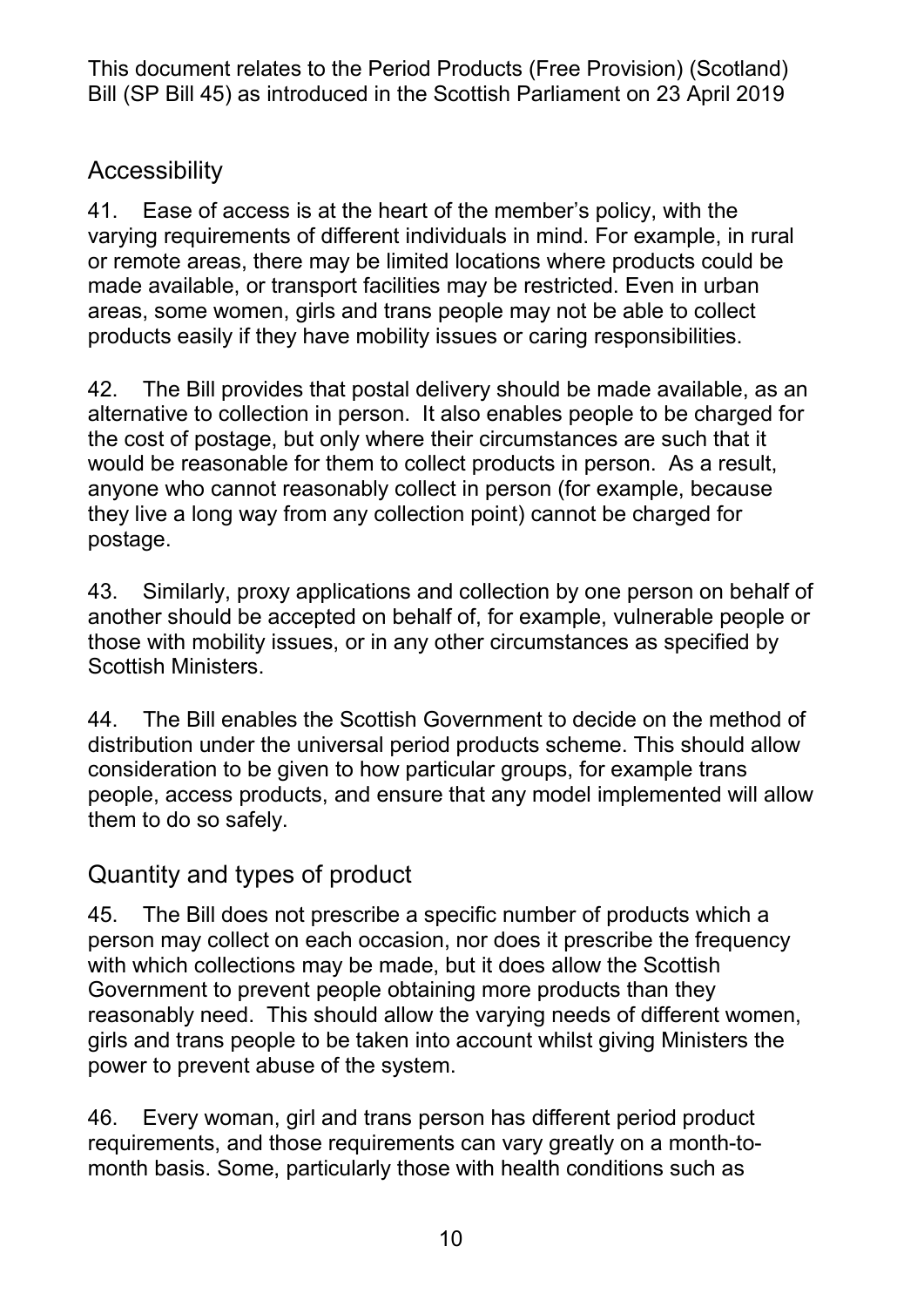that periods can start unexpectedly and can vary greatly in length. Others, those who have lighter periods. polycystic ovary syndrome, have irregular menstruation cycles meaning including those with conditions such as endometriosis can experience particularly heavy periods meaning they require more period products than

those who have lighter periods.<br>47. In addition, the type of period products which women, girls and trans people wish to use, either through choice or necessity, many vary greatly. environmentally-friendly products such as reusable "menstrual cups".[27](#page-10-0)  For example, those with heavier periods are likely to want to use period products designed to deal with a heavier flow. Others may prefer

 broad description of period products which allows for the universal provision of a variety of products – this should include both sanitary towels and tampons and allow for the provision of reusable products and for any 48. The Bill attempts to accommodate these varying needs by including a products which are developed in future.

 49. If the C-Card model is followed, each individual will be able to choose the period product which best suits their needs so, for example, those with heavy periods could choose extra-absorbent products rather than only having access to one standardised type.

# Duty on schools, colleges and universities<br>50. The Bill will ensure that those in education have

 50. The Bill will ensure that those in education have access to period products by placing a duty on relevant education providers to provide them for free in toilets. As a result, free period products will be available in every school, college and university in Scotland. <sup>[28](#page-10-1)</sup> This will apply to both primary

<span id="page-10-1"></span> $28$  Schools" are defined in the Education (Scotland) Act 1980, section 135: [https://www.legislation.gov.uk/ukpga/1980/44/section/135.](https://www.legislation.gov.uk/ukpga/1980/44/section/135) "Colleges" and "Universities" are defined by the Universities (Scotland) Act 1966, section Further and Higher Education (Scotland) Act 1992, sections 1, 44 and 46: means that all colleges and universities listed in schedule 2 of the Further 16:<https://www.legislation.gov.uk/ukpga/1966/13/section/16>and the [https://www.legislation.gov.uk/ukpga/1992/37/contents.](https://www.legislation.gov.uk/ukpga/1992/37/contents) In practice, this and Higher Education (Scotland) Act 2005:

<https://www.legislation.gov.uk/asp/2005/6/schedule/2>and private colleges

<span id="page-10-0"></span><sup>-</sup>27<https://www.webmd.com/women/guide/menstrual-cup#1>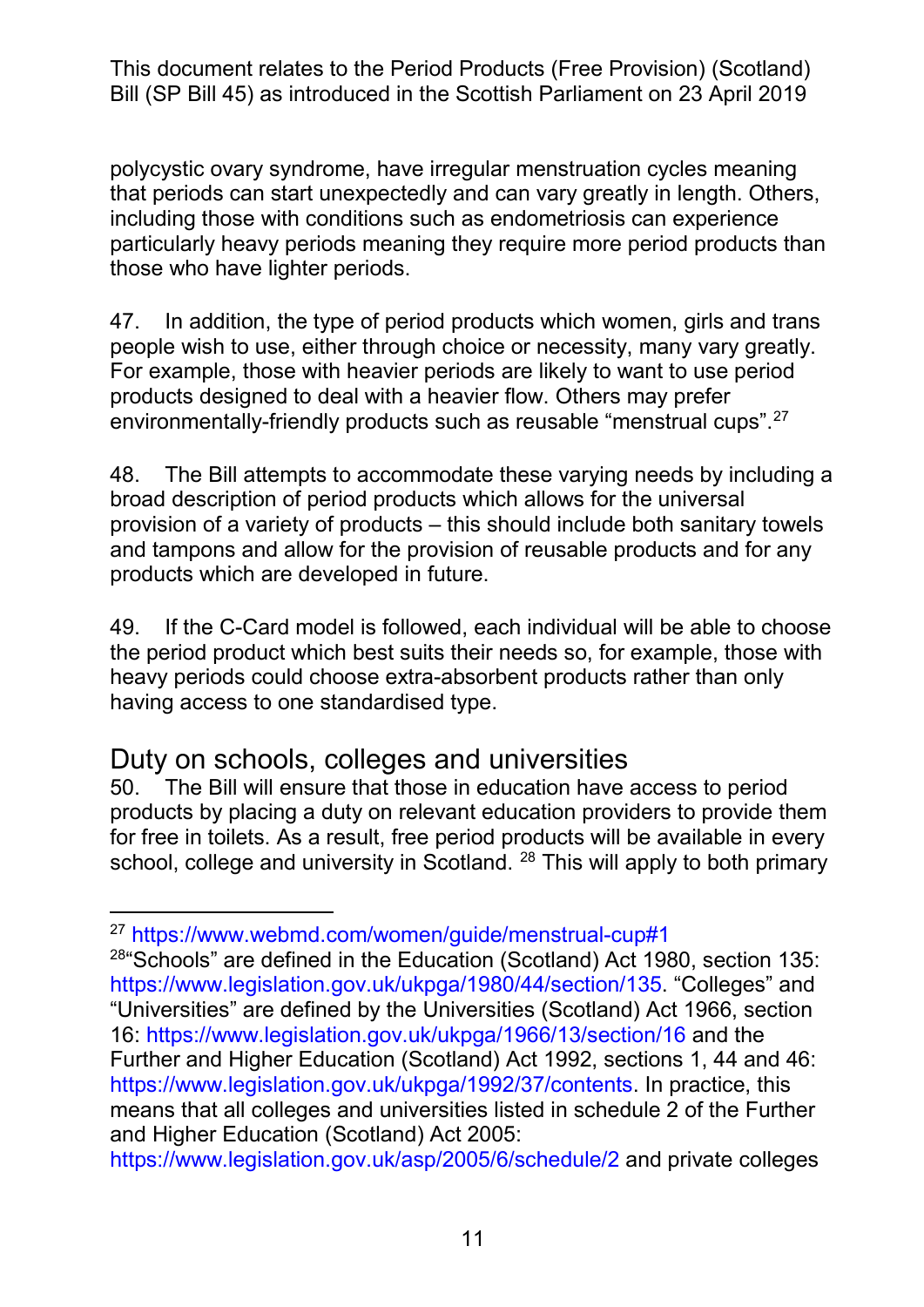addition to all colleges and universities. and secondary schools, both local authority-run and independent, in

 ensure that all those who need to access period products can do so free of charge. The Bill seeks to provide for those who may not be able to take advantage of a universal system. This applies to school pupils and college and university students who have to spend long periods of time each day in either a school or campus building, meaning they cannot easily access 51. As with the period products scheme, the aim of this provision is to products from other sources.

#### Minimum requirements

 52. The Bill requires that products should be made available, for free, in each female, gender-neutral, and accessible toilet, in each building that is regularly used by pupils or students. (This would include, for example, sports facilities, halls of residence, student unions, etc.). The aim is to ensure that products are accessible to all pupils and students who need them without imposing disproportionate obligations on educational establishments.

#### Buildings to which requirements apply

 also have access to free products. It would be up to schools, colleges and 53. While the focus is on buildings routinely used by students, it is expected that the Bill will also bring benefits to other people who live or work in educational establishments. Most buildings regularly used by pupils or students will also be frequented by staff and others, who will therefore universities whether to provide free period products in toilets in buildings frequented only by staff and visitors.

<sup>-</sup> are covered by the Bill. Note that Scotland's Rural College (SRUC) is counted both as a university and a college, and that the list of colleges includes institutions that also form part of the University of the Highlands and Islands.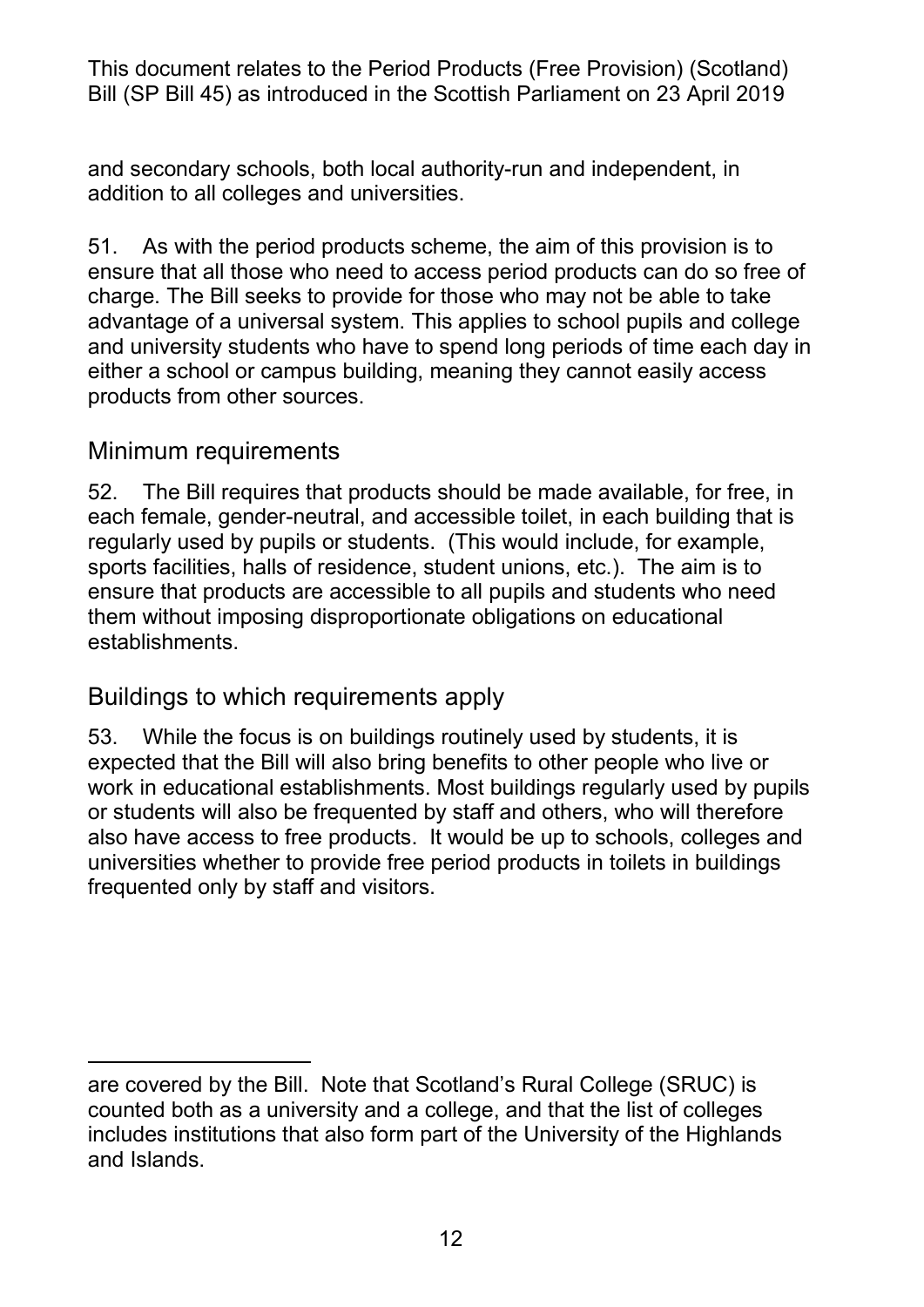#### Specification of provision

 54. The Bill does not specify in which manner the products should be provided, other than that they should be available in toilets.

 use by the pupils or students" in order to ensure that they are readily available to those who need them, as and when they need them. Education providers are also obliged to provide a choice of different types of period by pupils or students – e.g. in a hall of residence that is used for Products would however still need to be provided in areas accessed by students outwith term time such as in university libraries which are regularly used by graduate students for example during university vacations. 55. The Bill requires that education providers do all they reasonably can to ensure that period products are "always there when those toilets are in products within this provision. There is no obligation on education providers to provide free period products in toilets when buildings are not being used accommodating conference delegates during a university vacation.

## Future application to other public service bodies

 56. The Bill gives Scottish Ministers a power to require other public defined for the purposes of the Bill as those constituted by or under an enactment, and having functions that consist of or include providing public service bodies to provide free period products in their premises. This would be achieved through secondary legislation. Public service bodies are services or otherwise serving the public interest.

 57. The purpose of this power is to allow the Scottish Government to adapt to future circumstances, should it determine that people using other public services should have access to free period products on the organisations already provide period products for free in their buildings. premises. In including this duty, the member acknowledges that many such

 is not specified in the Bill. It is therefore for the Scottish Government to bodies they may wish to extend it to. 58. The type of public service bodies which the duty may be extended to determine whether they wish to use the power to extend the duty and which

 59. One example would be to extend the duty to all NHS Health Boards, not have appropriate period products with them. In addition, being required requiring them to provide free period products in hospitals. Patients in hospital can often find themselves there unexpectedly, meaning they may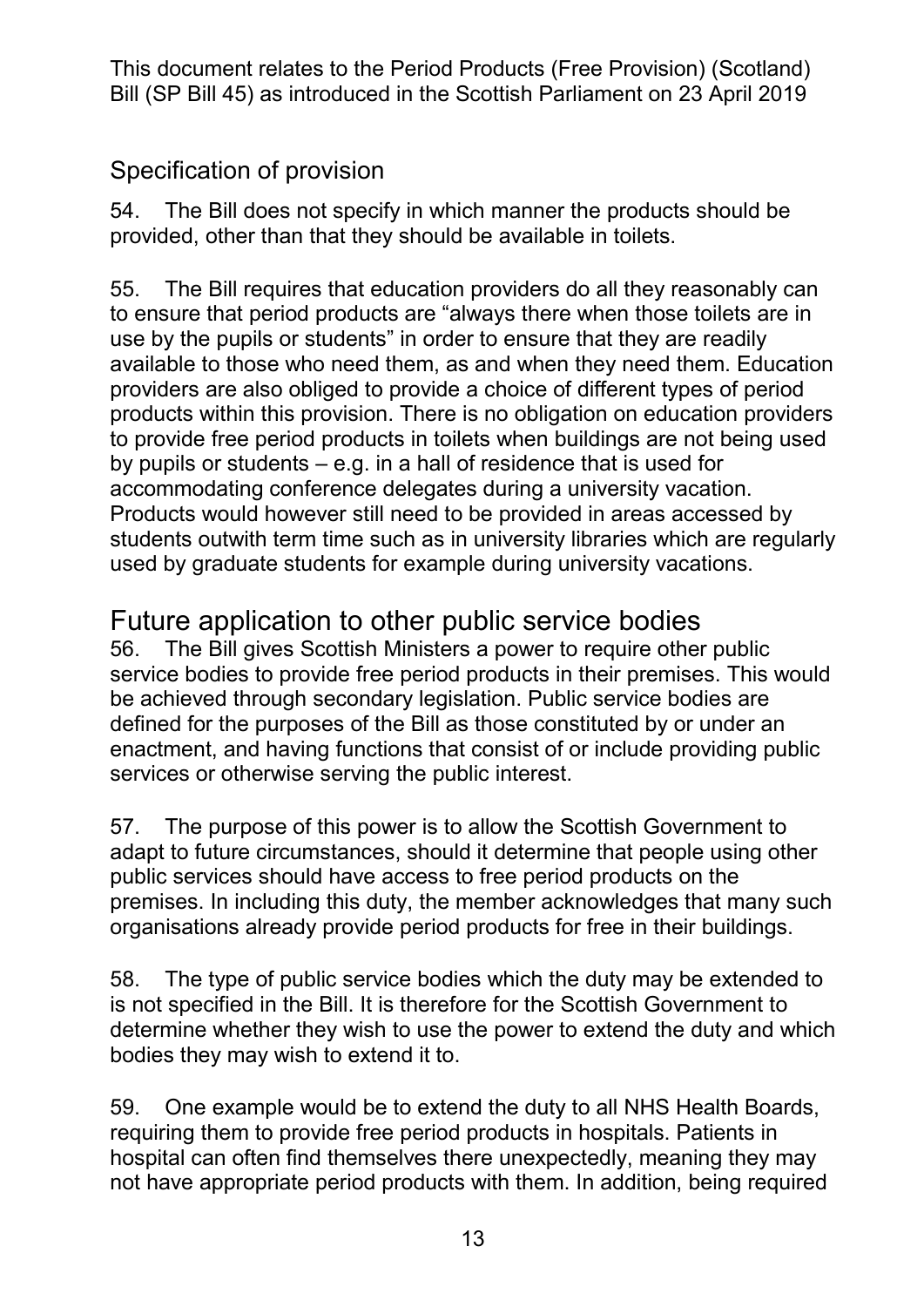to stay in hospital could make it difficult for patients to obtain period products in other ways (e.g. from shops).

 60. Although many health boards have already taken steps to provide period products to patients in hospitals, availability is inconsistent and the means of requesting the products can be unclear to patients.<sup>[29](#page-13-0)</sup> Placing the duty on a statutory basis should ensure that anyone who is in hospital and requires these essential items can access them more easily.

 61. Should the Scottish Government choose to extend the duties to other public service bodies, it would be required to undertake a consultation with relevant parties, and take views expressed into account, before bringing forward relevant legislation.

### Promotion of the scheme

 62. The universal system can only function successfully if people are example, websites to disseminate such information. These could include a mapping function, allowing users to quickly and easily find out where they change in time, for example, as new technologies are developed. Whilst it will be for the Scottish Government to determine how best to publicise the requires that councils, bodies, persons and education providers who are, or may be, obliged to offer the free provision of period products take such action as they think fit to inform those who seek, or may seek, to obtain free aware of its existence and of how they can access products. The member is of the view that the scheme's availability should be promoted through, for can obtain products. However, the best method of achieving this goal may scheme, the Bill requires the Government to ensure reasonable information is made available on where products can be obtained. The Bill also period products.

## **Consultation**

63. The member carried out a consultation exercise on a draft proposal,  $30$ lodged on 11 August 2017, which ran from 12 August to 8 December 2017.

<span id="page-13-0"></span><sup>-</sup><sup>29</sup> https://www.bbc.co.uk/news/uk-scotland-43483752

<span id="page-13-1"></span> Provision) (Scotland) Bill Consultation Document. Available at: <sup>30</sup> Monica Lennon MSP (12 August 2017) Sanitary Products (Free http://www.scottish.parliament.uk/S5MembersBills/FINAL\_Ending\_Period Poverty\_consultation\_document.pdf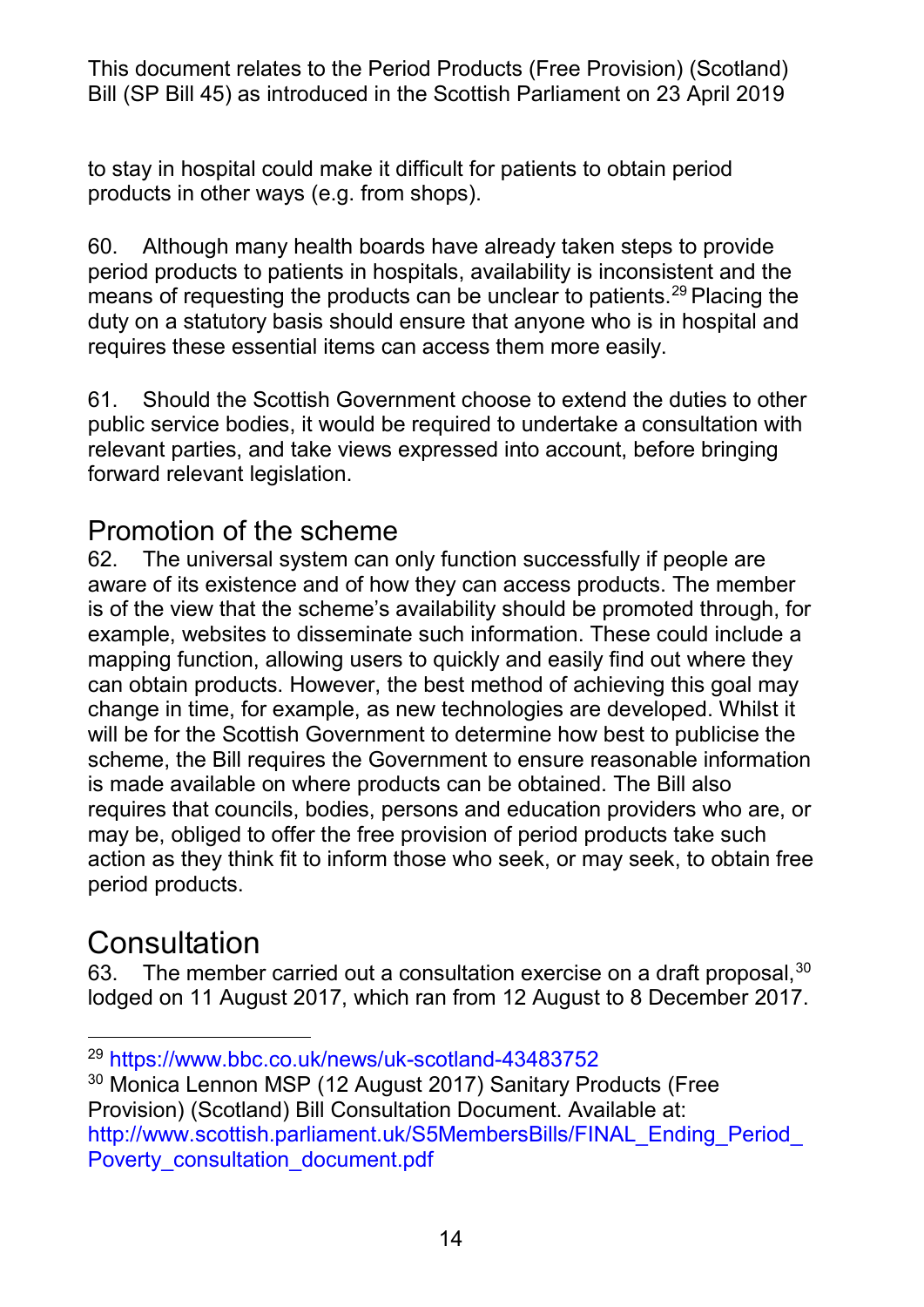There were 1,753 responses<sup>31</sup> to the consultation and a summary of those responses<sup>[32](#page-14-1)</sup> was published along with the final proposal.

 64. An overwhelming majority of respondents (1,677, 96%) were supportive of the proposal. There was strong support for arguments made ease the financial burden on those on low incomes or in receipt of benefits function and those who menstruate should therefore not be penalised by of charge in schools, colleges and universities will reduce instances of women, girls and trans people having to miss out on their education due to not being able to afford, or not having access to, appropriate period in the consultation paper, including that: providing free period products will and help to tackle 'period poverty'; that menstruation is a natural bodily having to purchase period products; and that providing period products free products.

 citing reasons including that funds would be put to better use elsewhere; the proposal would have little impact; and that the provision of free 65. A small minority of respondents (47, 3%) were opposed to the Bill, products would be subject to abuse with women, girls and trans people taking products they do not need.

 66. A number of responses made reference to the perception of stigma that some may feel embarrassed to discuss these issues and that steps should be taken to ensure that the Bill did not lead to further stigmatisation associated with menstruation and the use of period products. It was noted which could occur if, for example, the provision of free products became associated with low income.

## Alternative Approaches

#### Universal provision

 establishments and in buildings used by the public. In addition, the Scottish 67. As identified, there are already several schemes in place which provide for the free provision of period products in workplaces, educational

<sup>-</sup><sup>31</sup> Consultation responses available here:

<span id="page-14-0"></span><http://periodpovertyscotland.weebly.com/consultation-responses.html>

<span id="page-14-1"></span><sup>32</sup> Monica Lennon MSP (7 March 2018) Sanitary Products (Free Provision) (Scotland) Bill Consultation Summary Available at:

[http://www.scottish.parliament.uk/S5MembersBills/Consultation\\_Summary\\_](http://www.scottish.parliament.uk/S5MembersBills/Consultation_Summary_FINAL.pdf)  [FINAL.pdf](http://www.scottish.parliament.uk/S5MembersBills/Consultation_Summary_FINAL.pdf)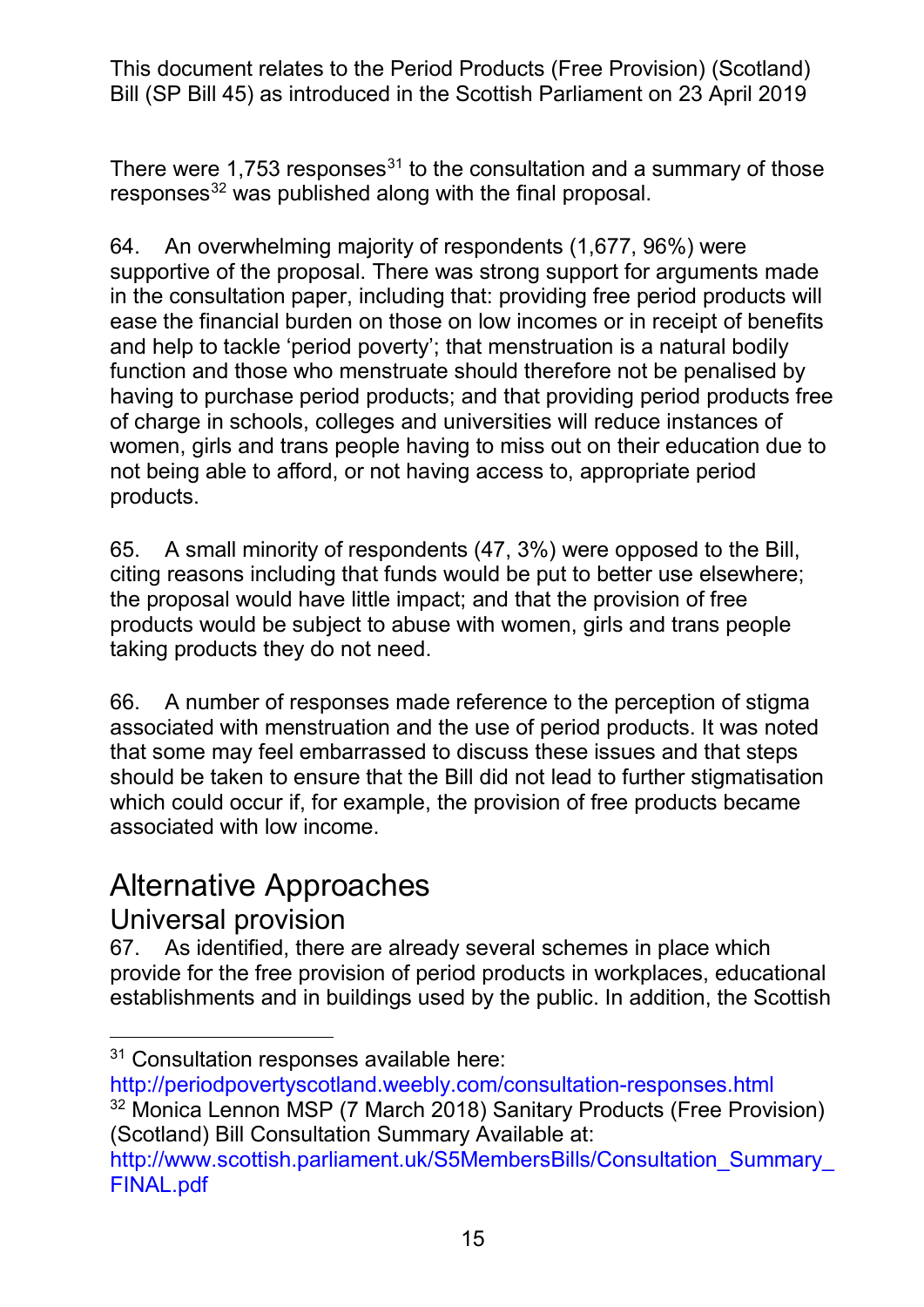people on low income. While such actions should be welcomed, they do not fulfil the member's aim of guaranteeing that period products are available free to anyone who requires them. The member therefore considers it necessary to bring forward legislation in order to ensure Government has extended a trial which provides free period products to universal access to products over the long term.

#### Schools, colleges and universities

 68. As noted above, the Scottish Government committed to providing period products free of charge in schools, colleges and universities from August 2018. As this gives effect to part of the member's proposal, it could member considers it important that the provision of free products in schools, colleges and universities is put on legislative footing in order to ensure full commitment from those the duty is placed upon and to give the proposal long-term effect. Whilst the current Government's commitment to and decide to bring such a scheme to an end if it does not have statutory be argued that no legislative action is required in this regard. However, the free provision seems clear, future administrations may take a different view underpinning.

 buildings regularly accessed by pupils and students. Responses to the menstruation and period products and may therefore prevent them from accessing products. It was for this reason that the Bill specifies that products should be made available in appropriate toilets so those that need them can access products discreetly rather than needing to ask for them in universities were chosen as the route for this distribution over other places accessible to pupils and students such as public libraries, youth clubs etc, for pupils and students to access the period products they need. 69. The member has set out certain requirements in the Bill which educational authorities must adhere to. Free period products should be made available in every female, gender-neutral, and accessible toilet in consultation highlighted the embarrassment many feel in discussing a central location such as a reception area. Schools, colleges and as it was felt that this would be the simplest and when most convenient way

70. The member considers it important that products are made available free of charge to every individual who menstruates and that legislation is required to ensure this is given effect.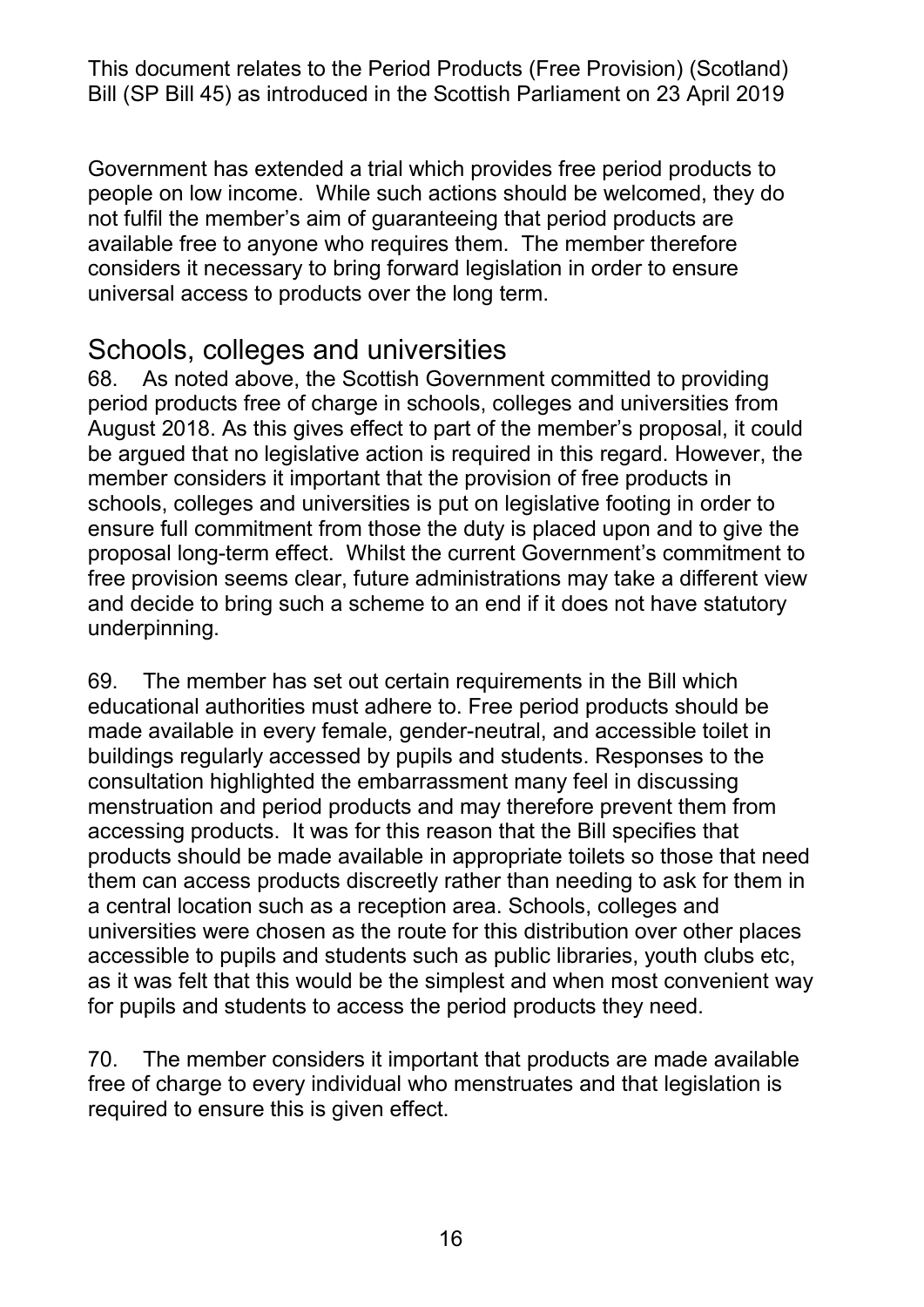## communities, local government, sustainable Effects on equal opportunities, human rights, island development etc.

## Equal opportunities

 71. It is recognised that the proposal could have an impact across several protected characteristics - for the purposes of this document a number of the main issues associated with the Bill have been highlighted below.

#### Gender

 products which cannot normally be accessed without cost. It can be argued periods is an inequality associated with gender, which can result in women, girls, and trans people being unable to work, attend school, college or 72. Managing menstruation safely requires the use of appropriate period that menstruation and the subsequent financial implication in managing university, or to carry out their everyday activities.

 73. This Bill will allow all those who need period products free access to them, thus helping to reduce this inequality. The Bill could also increase the safety of menstruating trans people by decreasing instances where they might experience discrimination or misunderstanding when trying to access period products.

 74. It is usually women and girls who are affected by domestic abuse or restrictions on their ability to go places independently). Whether they are a partner or child living in this environment, the provisions of this Bill should coercive control (which can include control of their available funds or make it easier for them to get access to period products.

#### Race, religion and belief

 cultural reasons. The Bill provides that a range of period products should be made available, both as part of the universal scheme and the provision in schools, colleges and universities. 75. Some may wish to use non-invasive period products for religious or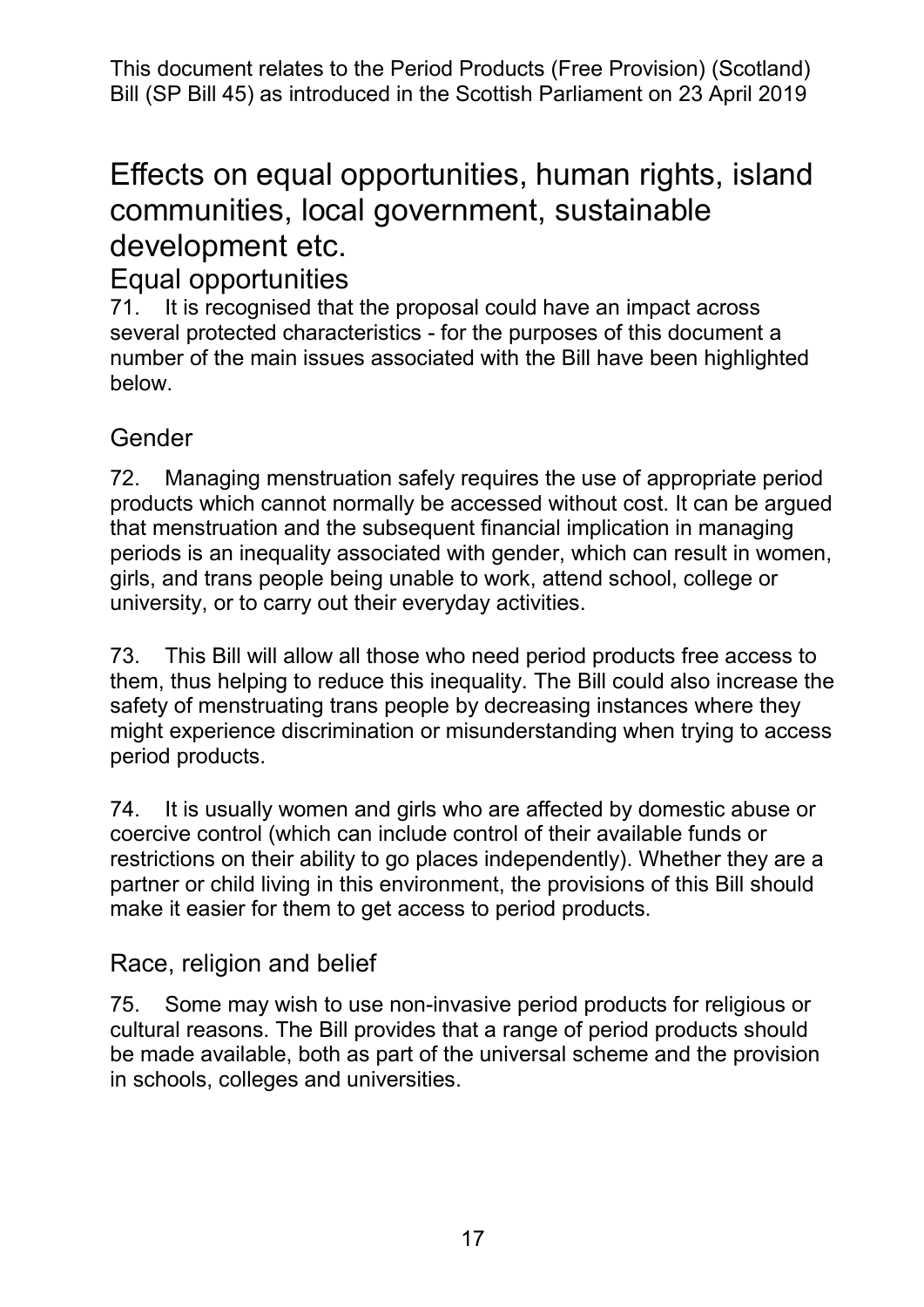#### Age

 76. Period poverty is particularly likely to affect young people who often measures proposed in this Bill allow them to access free period products within their school, college or university. For pupils and students with low incomes, in particular, this will have a positive impact by ensuring that they result of being unable to access the necessary period products, helping them to achieve their full potential. The free provision in colleges and universities will also be of benefit to older students who may be menopausal and may require products unexpectedly. Whilst the aim of the Bill is to provide products to pupils and students, staff at these institutions are likely also to benefit from this provision. do not have their own income, or have only a limited income. The both via the universal scheme and (if they are pupils or students) at toilets are not disadvantaged by missing out on educational opportunities as a

#### **Disability**

 positively impact upon those living with a disability who menstruate, as they will, along with all of those who menstruate, be able to access free period 77. People with disabilities are more likely to be living in poverty and therefore more likely to be affected by period poverty. This Bill will products

## Human rights

 of anyone who menstruates. The member considers that the way it does so is fully compatible with the European Convention on Human Rights. persons may represent a minor restriction of their Article 1, Protocol 1 rights, but this is considered to be justified by the wider public interest. payments, as they think appropriate, to anyone obliged by or under the Bill 78. The Bill aims to facilitate access to products that meet a basic need The imposition of additional obligations on certain specified bodies and Furthermore, section 8 of the Bill enables Scottish Ministers to make to make period products free of charge.

## Island communities

 79. The Bill should have no significant impacts specific to island making it more likely that people will have difficulty collecting free products easily. Women, girls and trans people within these communities should however be able to benefit from the requirement that any universal scheme communities. These communities, however, are often small and remote,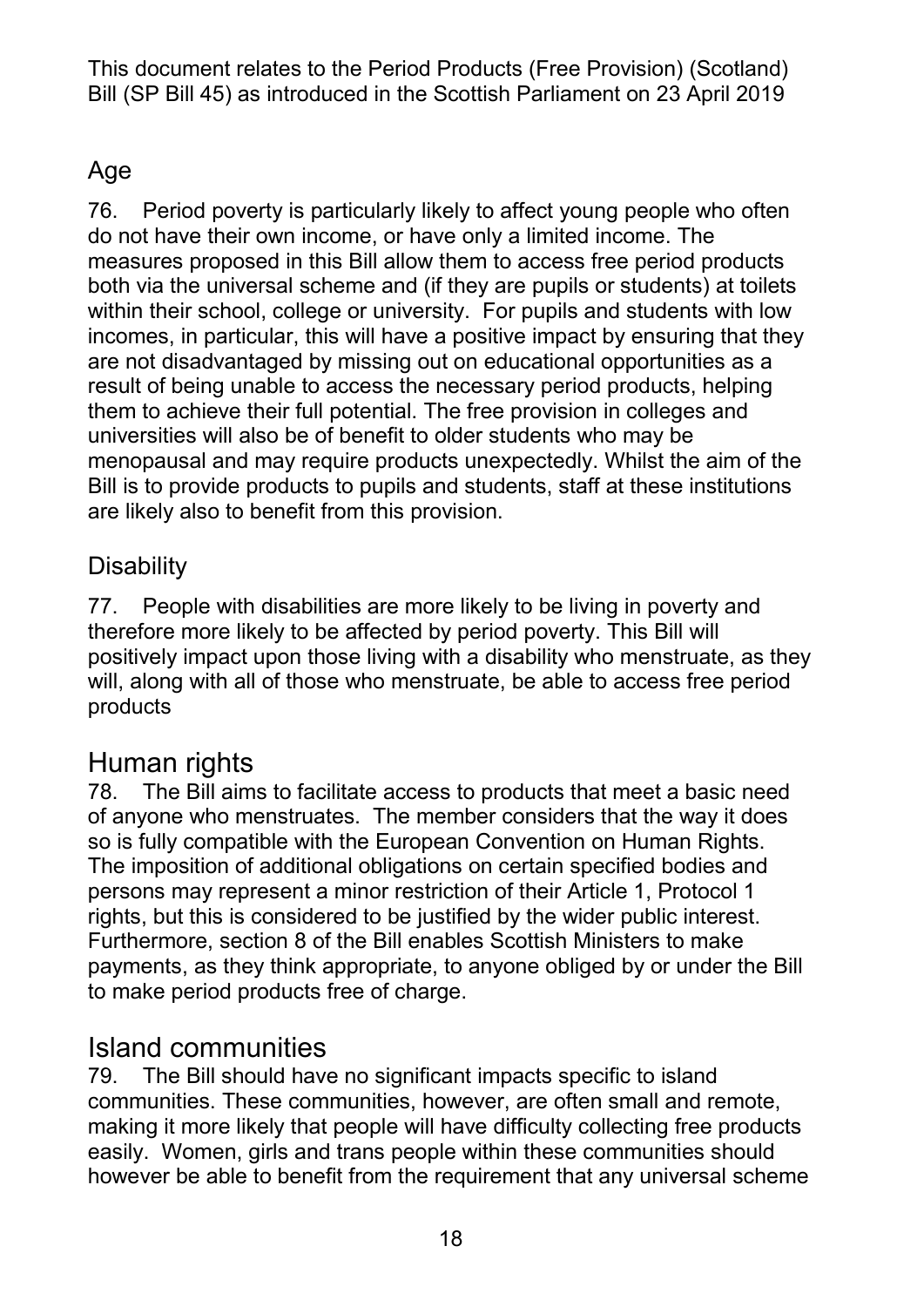includes the option to have products delivered, free of charge, in such circumstances.

#### Local government

 local authorities by placing a duty on education authorities to provide free 80. The Bill is expected to have financial and administrative impacts on period products in their schools. It is likely that local authorities will be responsible for introducing and administering the duty in addition to ensuring that it is adhered to.

 universal system on the 'C-card' scheme or similar, this may involve it products from local authority premises. On the other hand, the Scottish Government could use other models – relying, for example, mostly on other 81. In addition, should the Scottish Government decide to model the using local authorities as its principal "delivery partner", for example by expecting people to register with their local authority and then collect partners such as pharmacies and charities – in which case the universal scheme may have only minimal implications for local authorities.

#### Sustainable development

 82. There are various principles in the UK Shared Framework for which are of relevance to the Bill, primarily; ensuring a strong, healthy and Development Goals (SDG)<sup>[33](#page-18-0)</sup> including: no poverty, zero hunger, good Sustainable Development adopted by the Scottish Government in 2005 just society, living within environmental limits, achieving a sustainable economy, promoting good governance, and using sound science responsibly. The Bill also supports a range of United Nations Sustainable health and wellbeing, gender equality, and reduced inequalities.

#### Ensuring a strong, healthy and just society

#### Human needs and wellbeing

 This has led to some using unsuitable alternatives such as socks, facecloths, and toilet paper, amongst other things. Others have opted to use disposable period products for far longer than is recommended. Using such substitutes or using products for too long can create health risks such 83. Currently many on low incomes struggle to afford period products. as the potential for infection, or in extreme cases, Toxic Shock Syndrome

<span id="page-18-0"></span><sup>-</sup>33<https://sustainabledevelopment.un.org/post2015/transformingourworld>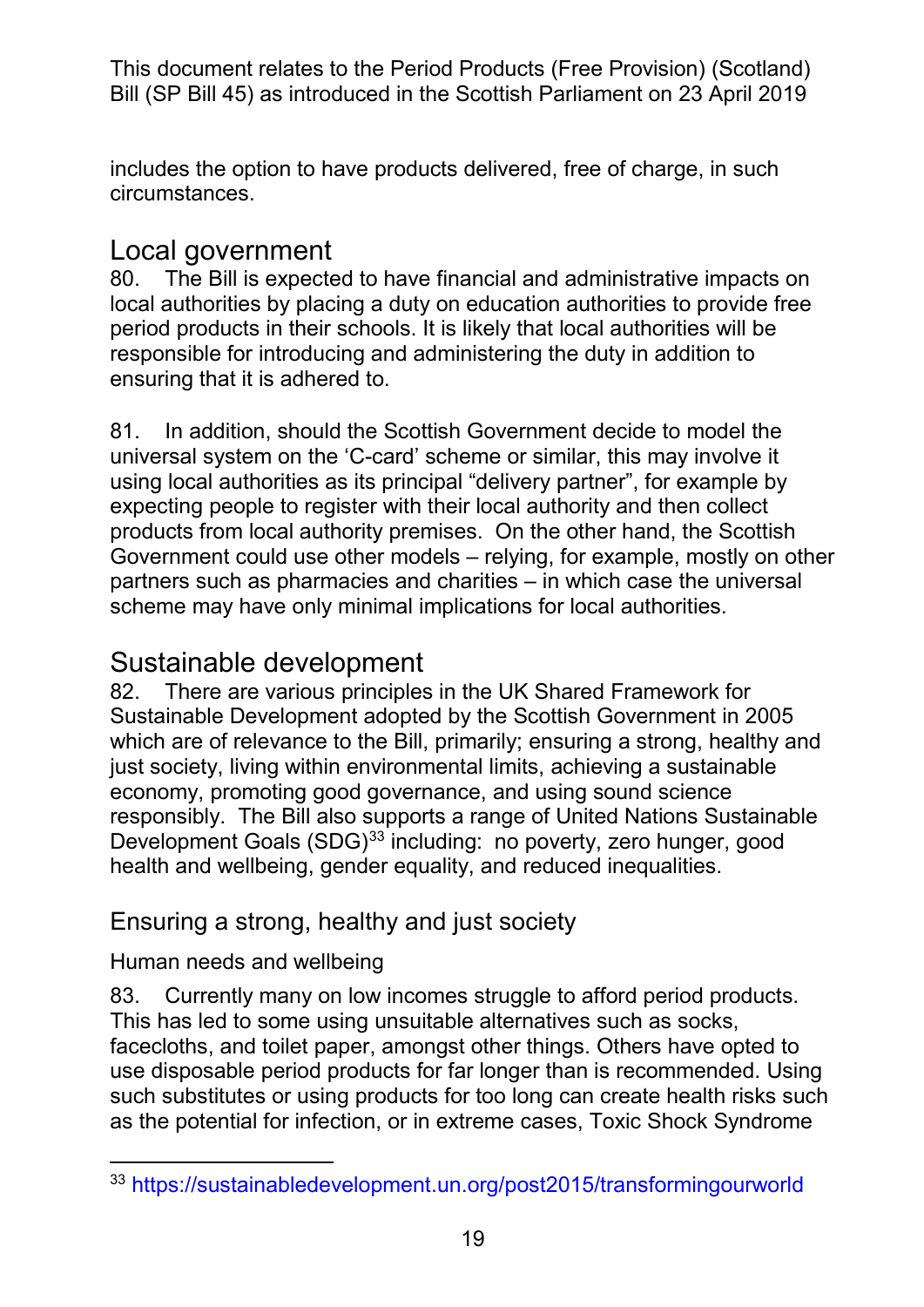(TSS). (TSS is a very rare but potentially life-threatening condition which can, in some cases, be caused by the inappropriate use of period products, manufacturer. As those suffering from period poverty are likely to need to use products for longer than is recommended for financial reasons, they are more at risk of this condition.) such as using a product for much longer than is recommended by the

 hoped that the Bill will increase the wellbeing of those on a low income and 84. Not having access to appropriate period products can lead to anxiety and embarrassment. It can also lead to social isolation as some may not feel able to leave their home without the necessary period products. It is ultimately improve their lives.

#### **Equity**

 85. It is hoped that the Bill will result in women, girls and menstruating trans people being able to reach their full potential in education by removing the barriers to their full participation.

 86. The provision of these products has the potential to improve the lives of future generations by allowing them to fully participate in education, as well as reducing risks to health and dignity.

#### Social Capital

 87. The Bill will help to improve the links between people in the community by enabling those who menstruate to participate in community activities which they previously may not have been able to take part in due to the lack of access to appropriate period products.

 88. It is hoped that the Bill will encourage discussion and help to end the adding to the attainment gap. stigma around menstruation. The member's consultation and responses to it refer to this issue, noting that embarrassment during menstruation often results in many girls' lack of involvement in school during their periods,

#### Living within environmental limits – use of materials or energy

 89. Disposable period products pose some environmental risks as they the environment. As only a small proportion of the population are expected to make use of the scheme however, and the fact that most of these contain plastic and other synthetic materials that have a negative impact on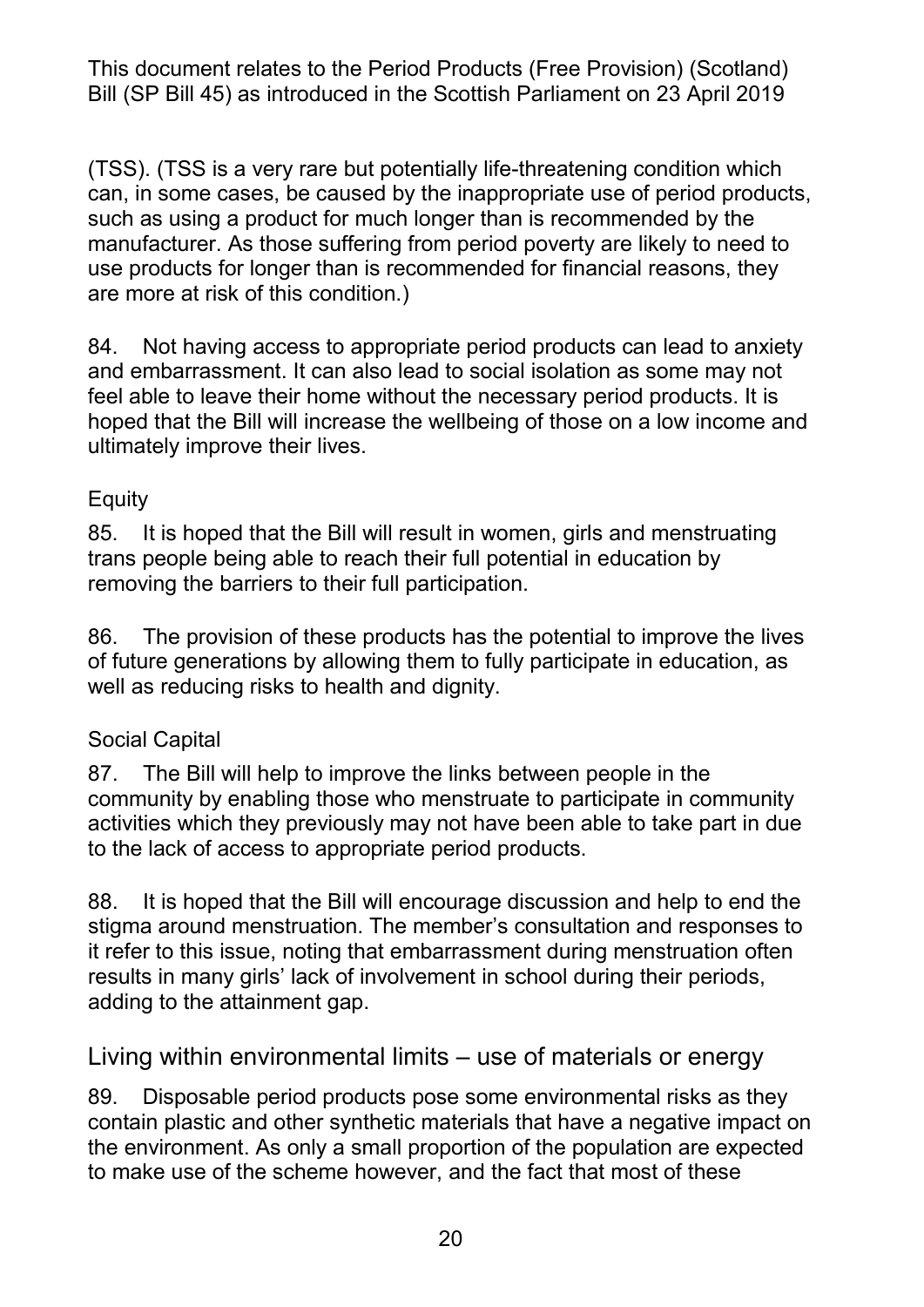already currently pay for products, it is not anticipated that the Bill will lead to a significant number of additional disposable products being used.

 90. Several respondents to the member's consultation suggested that the use of more environmentally-friendly reusable period products, such as menstrual cups or washable pads, could be promoted under the scheme which could help to off-set any potential negative environmental impacts.

 promote the use of reusable period products as part of the Scottish 91. In February 2019, the First Minister announced a campaign to Government's existing efforts to tackle the problem of single-use plastics.<sup>[34](#page-20-0)</sup>

 result in savings over time, in addition to the environmental benefits. It is available under the provisions of the Bill and that users will be free to 92. These products, though initially more expensive to purchase, would intended that a range of products (including reusable options) will be made access the products best suited to them.

#### Achieving a sustainable economy

#### Livelihoods

 93. The Bill should have a positive impact for those on low incomes. By providing them with the period products they need they will be less likely to take time off sick because of a lack of suitable period products. This will be of particular benefit to those on zero-hour contracts who do not get paid if productivity and ultimately benefit the wider economy. they do not work. In addition to the benefits to those making use of the scheme, a reduction in staff absence rates should also increase

#### **Society**

 result in women, girls and trans people on low incomes no longer being faced with a choice between buying period products or food for their families. This Bill could also result in many families having a little extra could then be spent on other things such as food or other daily necessities 94. By reducing the inequality caused by period poverty, the Bill should money due to no longer needing to purchase period products. This money locally, potentially boosting the local economy.

<span id="page-20-0"></span> $\overline{a}$  $^{34}$  https://news.gov.scot/news/reducing-single-use-plastic<br>21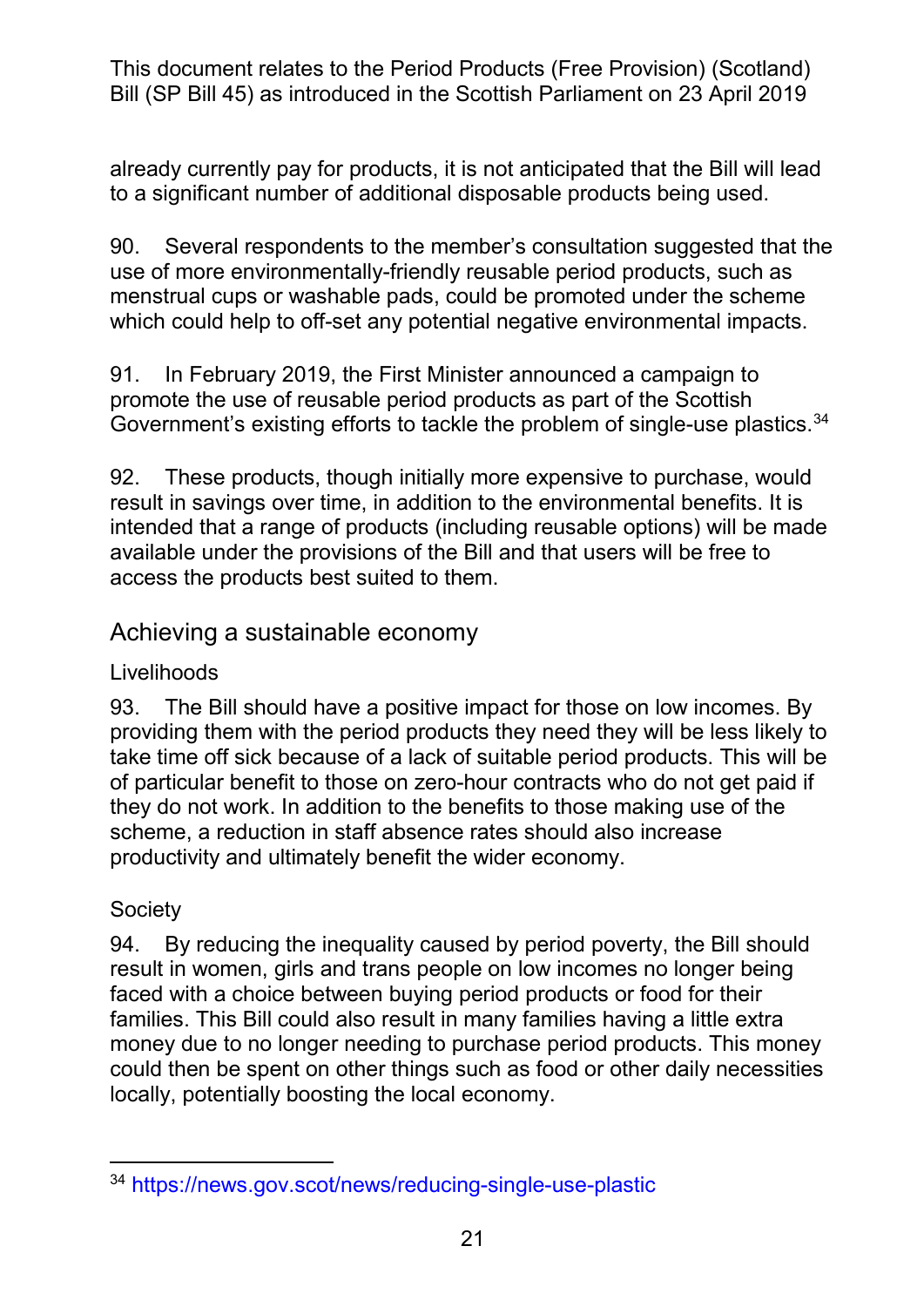#### Promoting good governance – participation in decision making

 empowered and as a result more likely to take an active role within their communities and to make their voices heard. 95. It is hoped that one of the consequences of the Bill will be to reduce the stigma around menstruation in general. By helping to remove this stigma, and by providing free period products to those who cannot afford to purchase them themselves, women, girls and trans people may feel more

#### Using sound science responsibly – improving knowledge and understanding

 96. It is anticipated that the Bill will lead to a wider awareness of the issue of 'period poverty' and the social stigma attached to it as well as to menstruation in general. Several respondents to the consultation called for the Bill is necessary. The Bill provides that an awareness raising campaign an education campaign to help more people understand the issue and why should be undertaken by the Scottish Government if the Bill is enacted.

## Commencement

#### Universal system

 97. In relation to the universal system, the duty on Scottish Ministers to establish such a system should come into force the day after Royal Assent, so that Ministers have authority to begin work on developing such a system immediately, with the scheme becoming operational no later than one year after Royal Assent.

#### Duties on schools, colleges and universities

 98. In terms of commencing the duty on schools, colleges and universities (to provide free products in toilets), the relevant provisions should come into force on 1 August in the year following Royal Assent. should come into force on 1 August in the year following Royal Assent.<br>The rationale for selecting this date is that the school year normally starts in mid-August (for state schools, later for independent schools), and college easier to make changes to school facilities (including fitting dispensers in and university years usually start in September. The commencement date should therefore fall during a holiday or recess period, when it may be toilets if necessary).